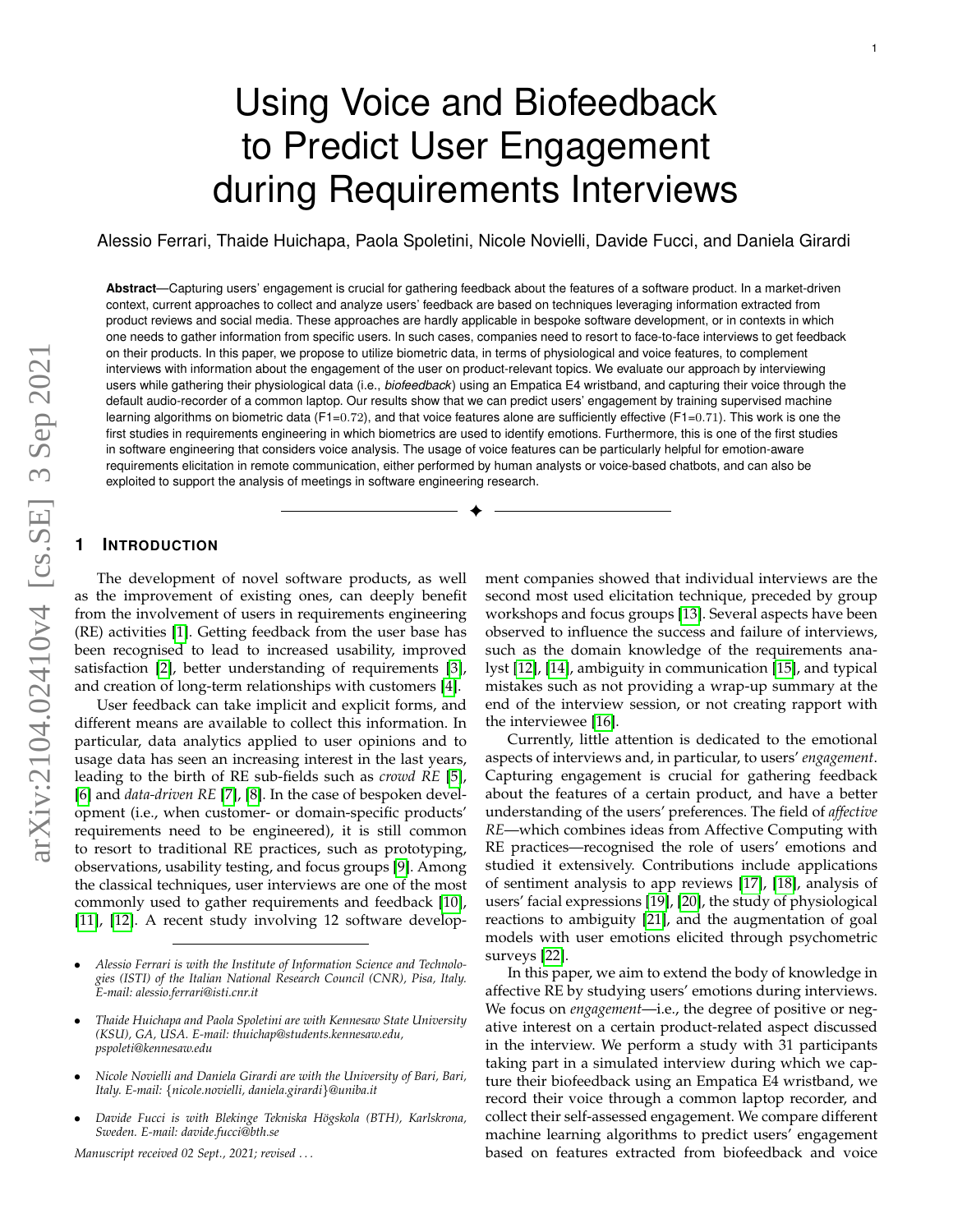signals.

Our experiments show that engagement can be predicted in terms of valence and arousal [\[23\]](#page-14-22) with an F1 measure of, respectively, 63% and 65%, when only considering biofeedback signals. When using voice signals alone, the performance in terms of F1-measure increases to 70% and 71%, showing that voice features can be strongly predictive of users' engagement. The combination of biofeedback and voice features leads to the best performance for both valence and arousal—F1-measure of 72%.

This paper builds upon a previous conference contribution by the same authors [\[24\]](#page-14-23), in which only the biofeedback signals were used for prediction. The current paper replicates and expands the experiments. In particular, we introduce additional biometric features, based on voice signals, as well as additional data preparation options—namely standard scaling, oversampling and data imputation—which allow us to improve the previous results, even using only voice features. This is a particularly relevant outcome, as voice analysis can be scaled, with minimal costs, to a large number of interviewees, who may be located remotely. The idea could be effective in case voice-based conversational agents are used as interviewers, to equip them with the ability to detect the engagement of the user from their emotional prosody [\[25\]](#page-14-24), and adapt the interview accordingly.

This paper contributes to the literature with empirical work in which we show that that biometric features, including physiology- and voice-related metrics, can be applied to predict users' engagement during requirements interviews. While biofeedback analysis has been previously applied in other software engineering areas [\[26\]](#page-15-0), [\[27\]](#page-15-1), [\[28\]](#page-15-2), this is one of the first works that explores its potential in RE. Furthermore, to our knowledge, this is the first work that uses voice analysis in software engineering, thus opening to studies focused on speech-intensive activities of software development. A replication package is also made available<sup>[1](#page-1-0)</sup> [\[29\]](#page-15-3) to enable other researchers to build on our results.

The remainder of the paper is structured as follows. In Section [2,](#page-1-1) we present background definitions of engagement and theories of emotions, as well as related work in RE and software engineering. In Section [3,](#page-3-0) we report our study design, whereas Section [4](#page-7-0) reports its results. We discuss the implications of our study in Section [5](#page-11-0) and its limitations in Section [6.](#page-13-0) Finally, Section [7](#page-14-25) concludes the paper.

# <span id="page-1-1"></span>**2 BACKGROUND AND RELATED WORK**

In this section, we first clarify the relationship between emotion modelling and engagement (Sect. [2.1\)](#page-1-2). Then, we present the background on affect modelling and emotion classification using biofeedback (Sect. [2.2\)](#page-2-0) and voice analysis (Sect. [2.3\)](#page-2-1). Finally, we discuss relevant related work in RE and software engineering (Sect. [2.4\)](#page-2-2).

#### <span id="page-1-2"></span>**2.1 Engagement and Emotions**

Affective states vary in their degree of stability, ranging from personality traits—i.e., long-standing, organized sets of characteristics of a person—to emotions—i.e., transient

and typically episodic, dynamic, and structured events. Emotions involve perceptions, thoughts, feelings, bodily changes, and personal dispositions to experience them. Emotions are episodic and dynamic in that, over time, they can vary depending on several factors [\[30\]](#page-15-4).

Psychologists have investigated the nature and triggers of emotions for decades, leading to a plethora of theories of emotions. Among these theories, cognitive models describe emotions as reactions to cognition. For example, the OCC model [\[31\]](#page-15-5) defines a taxonomy of emotions and identifies them as *valenced* reactions (either positive or negative) to the cognitive processes involved in evaluating objects, events, and agents. Analogously, Lazarus describes nine negative (Anger, Anxiety, Guilt, Shame, Sadness, Envy, Jealousy, and Disgust) and six positive (Joy, Pride, Love, Relief, Hope, and Compassion) emotions, as well as their *appraisal* patterns: when a situation is congruent with the person's goals positive emotions arise; otherwise, negative emotions are triggered when one's goal are threatened [\[32\]](#page-15-6).

In line with these theories and consistently with the operationalization adopted in our previous study [\[24\]](#page-14-23), we use emotions as a proxy for users' *engagement* during interviews. When evaluating the importance of a topic during an interview, the appraisal process of an individual is responsible for triggering an emotional reaction based on the perceived relevance of the topic with respect to his/her goal, values, and desires. Our choice is further supported by previous empirical findings demonstrating how emotions can be leveraged for detecting engagement in speech-based analysis of conversations [\[33\]](#page-15-7) or to detect students' motivation [\[34\]](#page-15-8).

Consistently with prior research on emotion awareness in software engineering [\[26\]](#page-15-0), [\[35\]](#page-15-9), [\[36\]](#page-15-10), we adopt a dimensional representation of developers' emotions. In particular, we refer to the Circumplex Model of Affect by Russel [\[23\]](#page-14-22), which models emotions along two continuous dimensions, namely *valence*, that is the pleasantness of the emotion stimulus, ranging from pleasant to unpleasant, and *arousal*, that is the level of emotional activation, ranging from activation to deactivation. Pleasant emotional states, such as happiness, are associated with *positive* valence, while unpleasant ones, such as sadness, are associated with *negative* valence. The arousal dimension captures, instead, the level of emotional activation. Some emotions are associated with the person being inactive, thus experiencing *low* arousal, as in *sadness* or *relaxation*. Conversely, high level of arousal are associated to high emotional activation, as in *anger* or *excitement*.

We expect to observe different forms of engagement in relation to valence and arousal: positive-high engagement (i.e., positive valence and high arousal) may occur when users discuss topics that they consider relevant and towards which they have a positive feeling, e.g., a feature users like and have an opinion they want to discuss about; negativehigh engagement (i.e., negative valence and high arousal) may occur when topics are relevant but more controversial, such as a feature that users do not like, or a bug they find annoying. Low engagement may occur when the user does not have a strong opinion on the topic of the discussion, and is either calm (positive valence, low arousal) or bored by the conversation (negative valence, low arousal).

<span id="page-1-0"></span><sup>1.</sup> https://github.com/alessioferrari/VoiceBiofeedEmo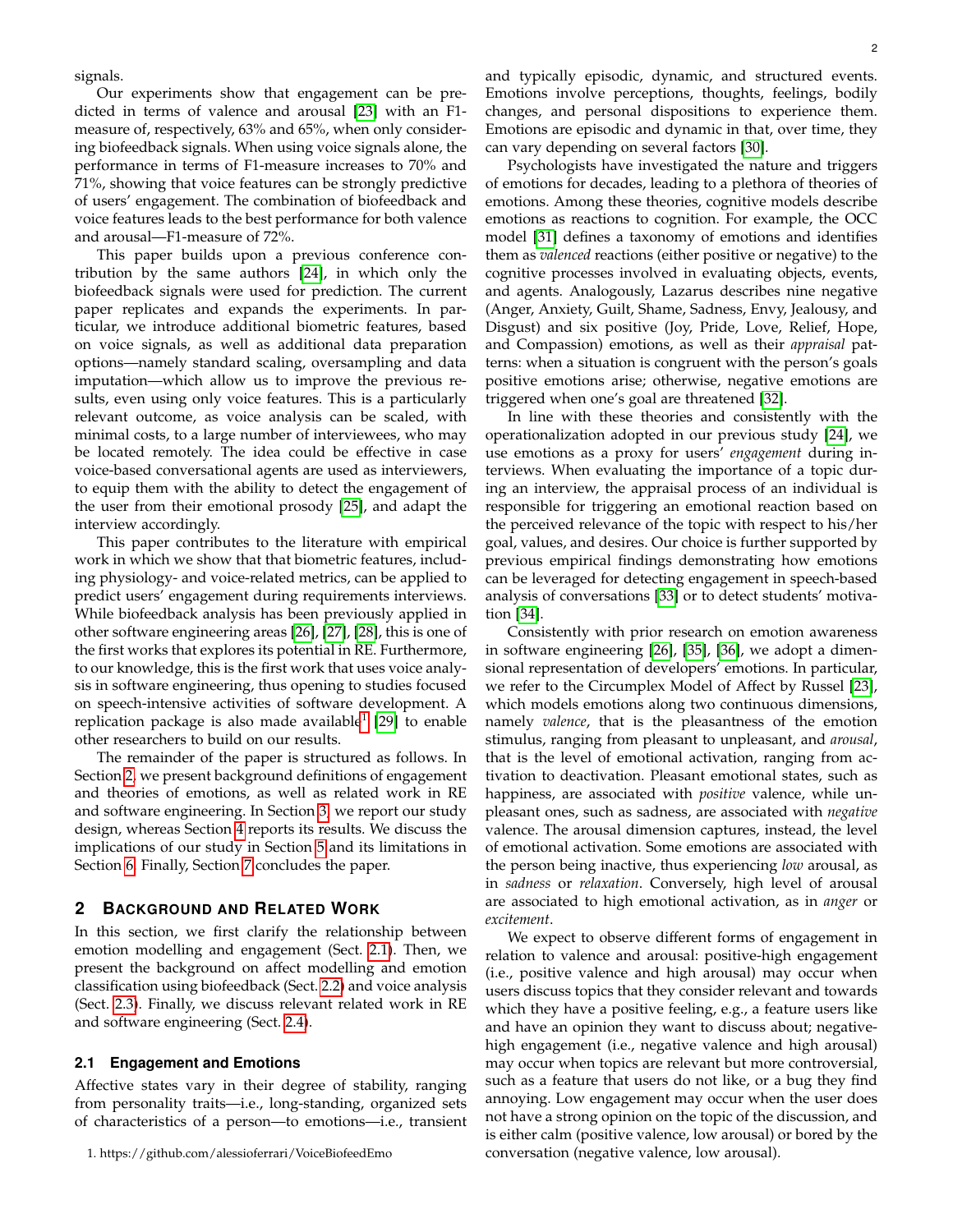# <span id="page-2-0"></span>**2.2 Biofeedback-based Classification of Emotions**

The use of physiological signals for emotion recognition has been largely investigated by affective computing research [\[37\]](#page-15-11), [\[38\]](#page-15-12), [\[39\]](#page-15-13), [\[40\]](#page-15-14), [\[41\]](#page-15-15). Previous work studied the relationship between emotions and biometrics such as the electrical activity of the brain—e.g., using electroencephalogram (EEG) [\[40\]](#page-15-14), [\[42\]](#page-15-16), [\[43\]](#page-15-17), [\[44\]](#page-15-18), the electrical activity of the skin, or elecrodermal activity (EDA) [\[45\]](#page-15-19), [\[46\]](#page-15-20), the electrical activity of contracting muscles measured using electromyogram (EMG) [\[39\]](#page-15-13), [\[41\]](#page-15-15), [\[47\]](#page-15-21), and the blood volume pulse (BVP) from which heart rate (HR) and its variability (HRV) are derived [\[37\]](#page-15-11), [\[48\]](#page-15-22).

Electroencephalogram (EEG) captures the electrical activity of the brain through electrodes placed on the surface of the scalp. Changes in the EEG spectrum correlate with increased or decreased overall levels of arousal or alertness [\[42\]](#page-15-16) as well as with the valence of the emotion experienced [\[40\]](#page-15-14), [\[43\]](#page-15-17).

The electrodermal activity (EDA) measures the electrical conductance of the skin due to the sweat glands activity. EDA correlates with the arousal dimension [\[49\]](#page-15-23) and its variation occur in presence of emotional arousal and cognitive workload. Hence, EDA has been employed to detect excitement, stress, interest, attention as well as anxiety and frustration [\[45\]](#page-15-19), [\[46\]](#page-15-20).

Heart-related metrics have been successfully employed for emotion detection [\[37\]](#page-15-11), [\[48\]](#page-15-22). In particular, blood volume pressure (BVP) measures the changes in the volume of blood in vessels, while Heart Rate (HR) and its Variability (HRV) capture the rate of heart beats. Significant changes in the BVP are observed in presence of increased cognitive and mental load [\[50\]](#page-15-24). Increases in HR occur when the body needs a higher blood supply, for example in presence of mental or physical stressors [\[51\]](#page-15-25).

Finally, several studies demonstrated the high predictive power of facial EMG for emotion recognition [\[39\]](#page-15-13), [\[47\]](#page-15-21). However, it leads to poor results when the sensors are placed on body parts other than the face (i.e., the arms [\[41\]](#page-15-15)).

In a recent study, Girardi et al. [\[26\]](#page-15-0) identify a minimum set of sensors including EDA, BVP, and HR for valence and arousal classification. To collect such physiological signals, they use the Empatica E4 wristband and detect developers' emotions during software development tasks. They found that the performance obtained using only the wristband are comparable to the one obtained using an EEG helmet together with the wristband.

Accordingly, in this study we use EDA, BVP, and HR collected using Empatica E4, a noninvasive device that participants can comfortably wear during interviews (see Section [3.2\)](#page-4-0), thus increasing the ecological validity of our study. Furthermore, we combine biofeedback with *voice* features, which were not considered in previous works.

# <span id="page-2-1"></span>**2.3 Voice Analysis and Classification of Emotions**

Classification of emotions based on the analysis of voice features is a well-developed research field, normally referred as *speech emotion recognition* (SER). Different surveys have been recently published on the topic [\[52\]](#page-15-26), [\[53\]](#page-15-27), [\[54\]](#page-15-28), which highlight the maturity of research, but also point out the limits in terms of real-world applications, mainly due to limited gold standard datasets available for SER systems' training and assessment.

Speech is composed by a diverse set of acoustic features, and its information content is usually accompanied by other so-called supporting modalities, including linguistic features (i.e., the textual content equivalent to a verbal utterance), visual features, and physiological signals such as those discussed in the previous section.

Acoustic features used in SER are normally classified into *prosodic* (e.g., pitch, tone), *spectral* (i.e., frequency-based representation of the sound produced), *voice quality* (e.g., measuring the stability of the voice) and Teager energy operator *(TEO)-based features*, specifically developed to detect stress from the voice signal. Prosodic and spectral features are the most commonly used in the literature [\[52\]](#page-15-26), [\[54\]](#page-15-28). In particular, most commonly used features are Melscaled spectrogram and Mel-frequency cepstral coefficients (MFCCs), which are spectral features that mimic the reception pattern of sound frequency intrinsic to a human [\[55\]](#page-15-29). [\[55\]](#page-15-29) uses also Chromagrams—typically used for music representation—since the other features were recognised to be poor in distinguishing pitch classes and harmony [\[56\]](#page-15-30).

Research in SER initially focused on identifying relevant features and combination thereof to optimise the performance of traditional classification algorithms [\[57\]](#page-15-31), [\[58\]](#page-15-32), leading to good recognition rates especially with Support Vector Machines [\[59\]](#page-15-33), [\[60\]](#page-15-34). With the advent of deep neural networks, and the possibility of overcoming the feature engineering problem altogether, the focus shifts to the selection of appropriate network architectures, and promising results are achieved through Convolutional Neural Networks (CNNs) and Long Short-Term Memory (LSTM) models [\[61\]](#page-15-35), [\[62\]](#page-15-36). To address the problem of data scarcity, the recent development of transfer learning methods have been also experimented [\[63\]](#page-15-37). Another avenue of research in SER, still under development, is the combination of pure audio features with other contextual cues, including videos [\[63\]](#page-15-37), [\[64\]](#page-15-38), [\[65\]](#page-16-0).

Applications of the SER techniques are mostly in the field of human-computer interaction (HCI). Ramakrishnan and El Emary [\[66\]](#page-16-1) lists a set of ten different possible applications, including lie detection, treatment of language disorders, driving support systems [\[60\]](#page-15-34), surveillance [\[67\]](#page-16-2), and smart assistants. These latter have become commercially available in recent years—e.g., Siri, Cortana—and represent one of the natural area of exploitation of SER research. Another traditional application, closely related to our context, is the recognition of customer's emotions during conversations with call center operators [\[68\]](#page-16-3), [\[69\]](#page-16-4), [\[70\]](#page-16-5), [\[71\]](#page-16-6), [\[72\]](#page-16-7). These works are oriented to identify critical phases of the dialogue between a customer and an artificial operator. This can be generally useful to understand when the artificial agent is irritating the customer, thus to deciding to transfer the call to a human operator.

# <span id="page-2-2"></span>**2.4 Related Work**

Biometric sensors have been leveraged in several software engineering studies for recognizing cognitive and affective states of software developers.

In one of the early studies in this field, Parnin [\[73\]](#page-16-8) envisions an approach to infer developers' cognitive states based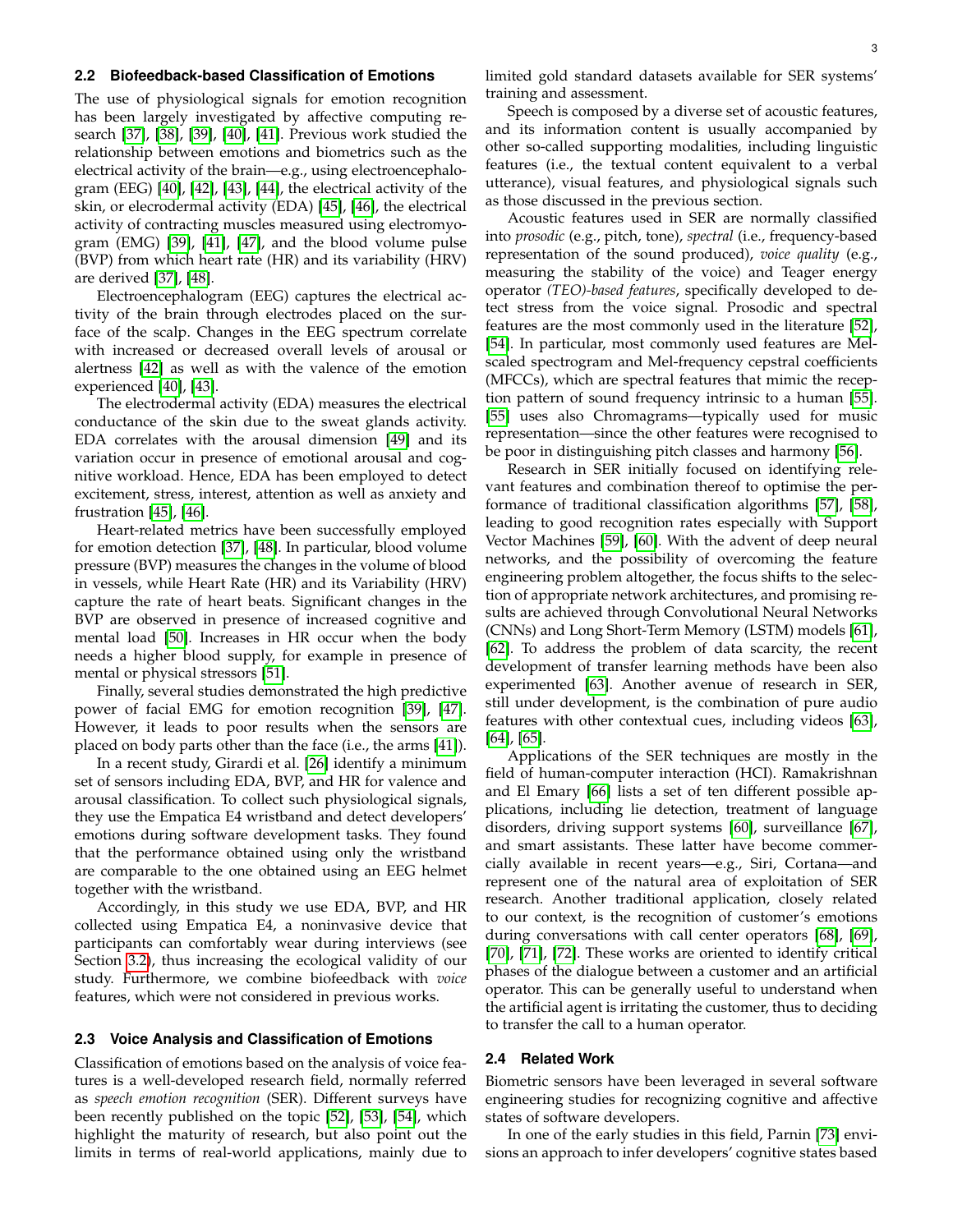on the analysis of sub-vocal signals, that is the electrical signal the brain transfers to the mouth and vocal cords while performing complex cognitive activities. While presenting preliminary findings, this study demonstrate that it is possible to use EMG to capture the subvocalization associated to programming and leverage this information to distinguish between easy and hard development tasks. Fucci et al. [\[74\]](#page-16-9) use multiple biometrics, including EEG, EDA, HR, and BVP, to distinguish between code and prose comprehension tasks during software development. Fritz et al. [\[27\]](#page-15-1) employ EEG, BVP, and eye tracker to measure the difficulty of programming tasks, thus preventing developers from introducing bugs. The authors use the same set of sensors in a follow-up work aimed at classifying the emotional valence of developers during programming tasks [\[35\]](#page-15-9). Girardi et al. [\[26\]](#page-15-0) replicate previous findings by Müller and Fritz [\[35\]](#page-15-9) regarding the use of non-invasive sensors for valence classification during software development tasks. Furthermore, Girardi et al. also address the classification of arousal. In a recently published work, Girardi et al. [\[28\]](#page-15-2) study the relationship between biometric signals and productivity of developers with an *in vivo* setting involving engineers at work. Other studies also propose approaches for predicting developers' interruptibility [\[75\]](#page-16-10) and for identifying code quality concerns [\[76\]](#page-16-11) by leveraging EDA, HR, and HRV.

Biofeedback has been used also in RE, mainly to capture users' emotions *while* using an app. For example, some studies [\[20\]](#page-14-19), [\[77\]](#page-16-12) use mobile phone cameras to recognize facial muscle movements and associate them to the users' emotions when using different features of an app. This methodology was recently applied to enable user validation of new requirements [\[19\]](#page-14-18) and to for identifying usability issues [\[78\]](#page-16-13) with minimal privacy concerns [\[79\]](#page-16-14). Part of the authors of the current paper previously proposed using biometrics in requirements elicitation interviews [\[21\]](#page-14-20). Our previous work focused on ambiguity, and remained at the research preview stage, as it evolved in the current work after pilot experiments. Other work in affective RE acknowledge the primary relevance of users' emotions [\[80\]](#page-16-15), and generally focus on the application of sentiment analysis techniques to textual user feedback, for example from tweets or app reviews [\[81\]](#page-16-16), [\[82\]](#page-16-17). Other uses of sentiment analysis in RE include the prediction of tickets escalation in customer support systems [\[83\]](#page-16-18). Emotions have been also considered in early-stage RE activities, such as requirements elicitation and modelling. For example, Colomo-Palacios et al. [\[84\]](#page-16-19) asked users to rank requirements according to Russel's Valence-Arousal theory, which is the one that we adopt in the present study. Other researchers leverage information regarding users' emotions gathered through psychometrics (e.g., surveys) to augment traditional requirements goal modelling approaches [\[22\]](#page-14-21), [\[85\]](#page-16-20) and artefacts, such as user stories [\[86\]](#page-16-21).

# *2.4.1 Contribution*

Compared to previous works using biofeedback and voice analysis in software engineering and RE, our study is among the first ones to specifically focus on users' interviews rather than product usage or development tasks. Previous studies (e.g., [\[20\]](#page-14-19), [\[77\]](#page-16-12)) focus on detecting the user's engagement experienced *while* using the software features. In our case,

we aim to detect users' engagement about certain features when users reflect on the features and speak about them. This captures a different moment—a verbalized, more rational one—of the relationship between the user and the product. Furthermore, in interviews we can consider *what if* scenarios (e.g., financial and privacy-related questions in Table [1\)](#page-6-0), which is not possible when performing observations without interacting with users. Finally, to our knowledge, our work is among the first ones that use voice features to predict the emotion of a speaker involved in a software engineering activity.

# <span id="page-3-0"></span>**3 RESEARCH DESIGN**

Our study is *exploratory* in nature, aiming to investigate a certain area of interest—i.e., *engagement* in interviews—and identify possible avenues of research. We adopt a quantitative experimental approach involving human subjects, and oriented to compare software-based artifacts (i.e., machine learning algorithms and feature configurations). The study was approved by the Kennesaw State University review board (study 16-068).

The main goal of this study is to understand to what extent we can use biofeedback devices and voice analysis to predict users' engagement during interviews. Accordingly, we formulate the following research questions (RQs).

- **RQ1:** *To what extent can we predict users' engagement using biofeedback measurements and supervised classifiers?* With this question, we aim to understand whether it is possible to automatically recognize engagement with biofeedback. More specifically, we want to assess to what extent we can recognize emotional valence and arousal—i.e., the two dimensions we use for the operationalization of engagement. To collect trainig and testing data, we first interview Facebook users<sup>[2](#page-3-1)</sup>, asking their opinion about the platform. After the interview, we ask them to report their engagement for each of the different questions. During the interviews with users, we acquire their raw biofeedback signals. We use features extracted from the signals, and consider intervals of reported engagement as classes to be predicted. Based on these data, we evaluate and compare different supervised machine learning classifiers.
- **RQ2:** *To what extent can we predict users' engagement using voice analysis and supervised classifiers?* This question aims to understand whether we can recognize engagement with automatic voice analysis. This RQ is motivated by the need to support a different use case in which biofeedback devices might not be used. It is the case, for example, of interviewees being uncomfortable wearing a tracking device during the conversation. In other situations the use of physical devices might even be unfeasible, due to remote interview settings. To this extent, we record the audio of the interviews, and we extract voice features from the audio signals. We then use the voice features to

<span id="page-3-1"></span><sup>2.</sup> Although our study is not primarily oriented to consumers' products, selecting Facebook as discussion topic facilitates the selection of participants.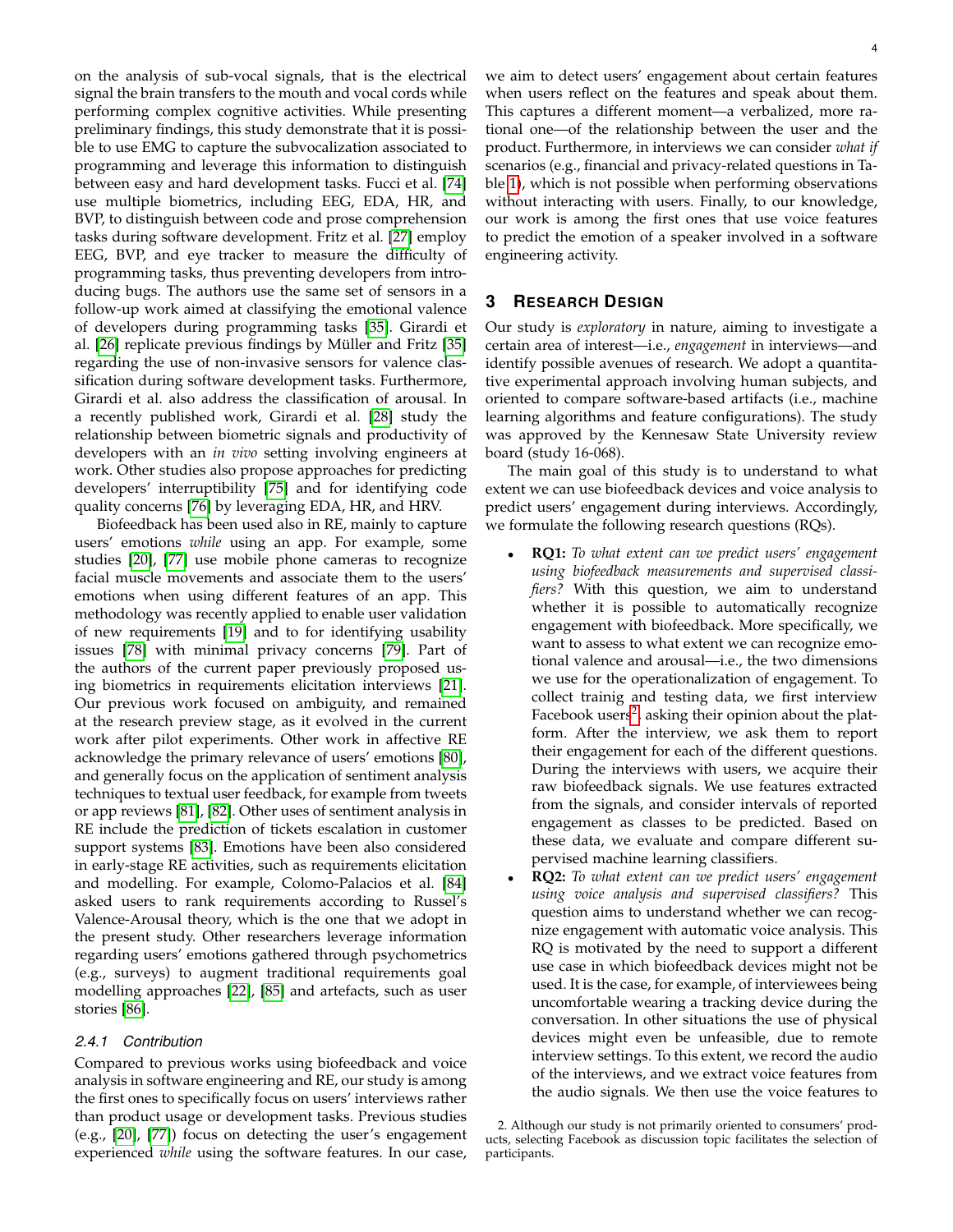train and compare the previously used supervised classifiers.

• **RQ3:** *To what extent can we predict users' engagement by combining voice and biofeedback features?* This questions aims to investigate the use voice and biofeedback features in conjunction. By training and comparing the classifiers, we check if and in which way the combination of features improves the performance of the approach.

# **3.1 Study Participants**

We recruited 31 participants among the students of Kennesaw State University with an opportunistic sampling. The participation was not restricted by major or academic level, but the only main requirement was to be an active Facebook user (access to Facebook at least once per day, self-declared), as the user interview questions dealt with this social network. More than 90% of the participants were undergraduate students divided in 11 majors. To account for differences in biometrics due to physiological aspects [\[87\]](#page-16-22), we try to have a pool of participants as varied as possible by including multiple ethnic groups and both female and male subjects. Specifically, approximately 65% of the participants were male, and their age varied between 18 and 34 with both median and average equal to 22. Participants were either native speakers or proficient in English. The majority (58%) were white/Caucasian, 23% black/African American, 13% Hispanic/Latino, and the remaining 6% was Asian/Pacific islander. During the data analysis, we removed 10 participants because either the collected data were incomplete or the available information were not considered reliable (e.g., they provided the same response to all the questions in the surveys). Of the remaining 21 participants, approximately 67% were male with the following racial/ethnicity distribution, 67% white/Caucasian, 14% black/African American, 14% Hispanic/Latino, and 5% Asian/Pacific islander. We collected information about the ethnicity of participants because the reserach demonstrated that heart-rate optical sensors might give more/less reliable readings based on the skin tones. Having a diverse pool of participants in terms of ethnicity strengthens the validity of our empirical findings. Participants received a monetary incentive of \$25 for up of one hour of their time.

## <span id="page-4-0"></span>**3.2 Biofeedback Device and Signals**

The device we use to acquire the biofeedback is the Empatica  $E4<sup>3</sup>$  $E4<sup>3</sup>$  $E4<sup>3</sup>$  wristband. We selected it as it is used in several studies in affective computing [\[51\]](#page-15-25) as well as in the field of software engineering [\[35\]](#page-15-9), [\[74\]](#page-16-9). Using the Empatica E4, we collected the following signals:

<span id="page-4-1"></span>• **Electrodermal Activity**: EDA can be evaluated based on measures of skin resistance. Empatica E4 achieves this by passing a small amount of current between two electrodes in contact with the skin, and measuring electrical conductance (inverse of resistance) across the skin. EDA is considered a biomarker of individual characteristics of emotional responsiveness and, in particular, it tends to vary based on attentive, affective, and emotional processes [\[88\]](#page-16-23).

- **Blood Volume Pulse**: BVP is measured by Empatica E4 through a photoplethysmography (PPG)—an optical sensor that senses changes in light absorption density of the skin and tissue when illuminated with green and red lights [\[89\]](#page-16-24), [\[90\]](#page-16-25).
- **Heart Rate**: HR is measured by Empatica E4 based on elaboration of the BVP signal with a proprietary algorithm.

Research identified a minimal set of biometrics for reliable valence and arousal detection, consisting in the EDA, BVP, and HR measured by the E4 wristband [\[26\]](#page-15-0).

## **3.3 Audio Device and Signals**

The interviews' audios were captured using the default audio recorder of a Mac OS laptop, and the files were stored in the classical Waveform Audio File Format (i.e., .wav), which is an uncompressed representation of the raw signal. Audio is a complex, information-rich signal, and a largely variable set of classical features are used to characterise its salient aspects [\[91\]](#page-16-26). Among these features, we consider the following ones:

- **Mel Spectrogram**: the acoustic time-frequency representation of sound.
- **Mel-Frequency Cepstral Coefficients (MFCC)**: MFCC are the representation of the short-term power spectrum of sound. More in details, Cepstral features contain information about the rate changes in the different spectrum bands and they have the ability to separate the impact of the vocal cords and the vocal tract in a signal. In the MFCC, these features are extracted at the frequency more audible by human ears.
- **Chromagram**: the Chromagram is a 12-element feature vector indicating how much energy of each pitch class is presented in the signal. This is typically used to model harmonic and melodic characteristics of music, and it is recognised as useful also to model the emotional aspect of voice [\[91\]](#page-16-26).

We choose these features as they are amongst the most common in speech emotion recognition [\[55\]](#page-15-29), [\[55\]](#page-15-29), [\[91\]](#page-16-26).

# **3.4 Experimental Protocol and Data Collection**

Three main roles are involved in the experiment: *interviewer*, *user*, and *observer*. The interviewer leads the experiment by asking questions to the user, while the observer tracks the interview by annotating timestamps of each question, monitoring the output of the wristband, checking that audio recording is operational, and annotating general observations on the interview and behaviour of the user.

The experimental protocol consists of four phases (i) device calibration and emotion triggering, (ii) user's interview, (iii) self-assessment questionnaire, and (iv) wrap-up. At the beginning of the experiment, we explained the different steps to the participants, who had the opportunity to ask clarification questions throughout the experiment. According to the IRB that approved the experiment protocol, the collected data does not present more than minimal risks to the participants.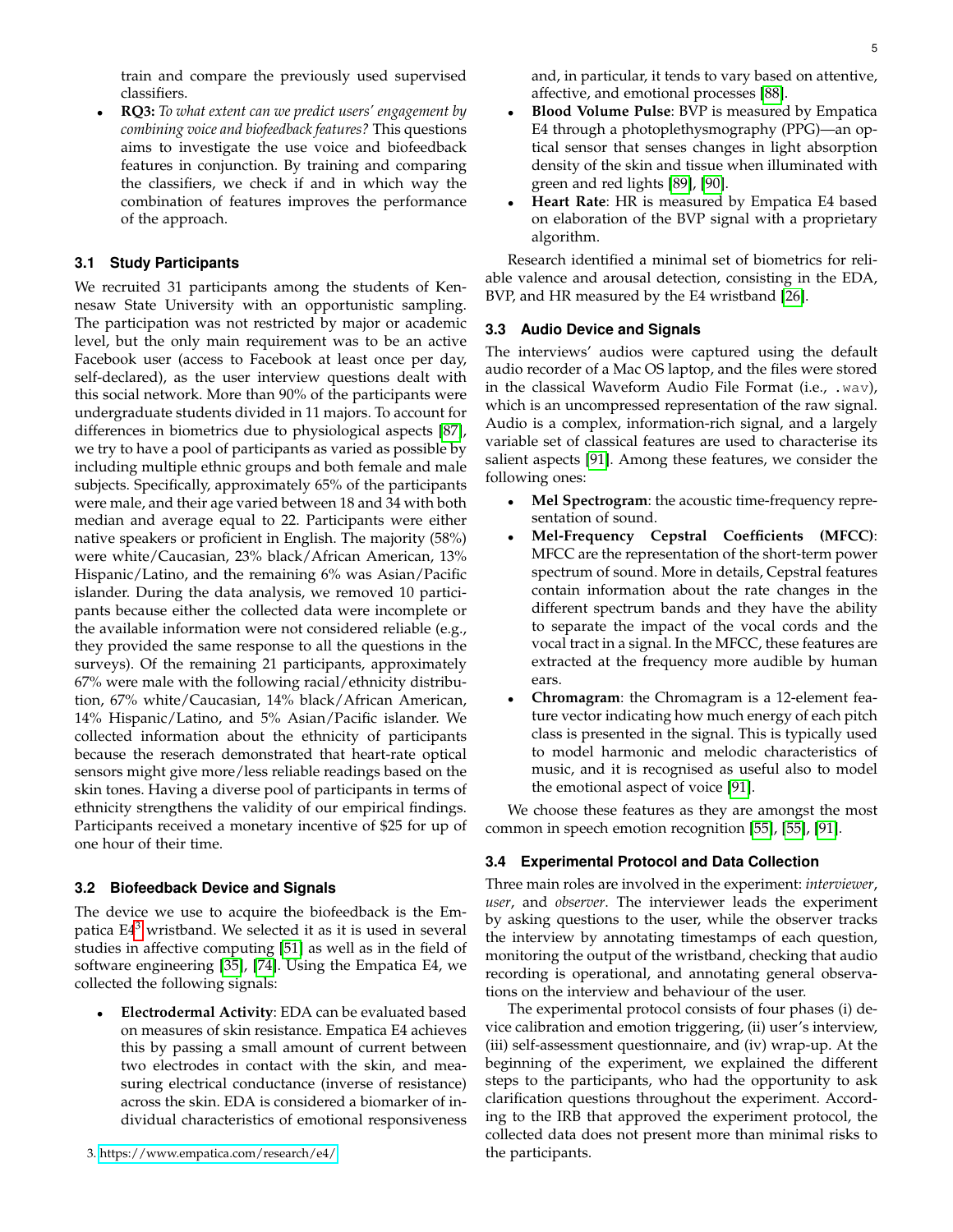#### <span id="page-5-2"></span>*3.4.1 Device calibration and emotion triggering*

In line with previous research [\[26\]](#page-15-0), [\[35\]](#page-15-9) we run a preliminary step for device calibration and emotion elicitation. The purpose of this phase is threefold. First, we want to check the correct acquisition of the biofeedback signal by letting the wristband record the raw signals for all sensors under the experimenter scrutiny. Second, the collected data will be needed to adjust the scores obtained during the selfassessment questionnaire (see Sect. [3.5\)](#page-5-0). Third, we want the participants to get acquainted with the emotion self-report task.

Accordingly, we run a short emotion elicitation task using a set of emotion-triggering pictures. Each participant watches a slideshow of 35 pictures. Each picture is displayed for 10 seconds, with intervals of five seconds between them to allow the user to relax. The whole slideshow lasts for nine minutes. During the first and last three minutes, calming pictures are shown to induce a neutral emotional state, while during the central 3 minutes the user sees pictures aimed at triggering negative and positive emotions. The pictures have been selected from the Geneva database [\[92\]](#page-16-27), previously used in software engineering studies [\[35\]](#page-15-9). The user is then asked to fill a form to report the degree of arousal and valence they associated to the pictures on a visual scale from 0 to 100. As done in previous work [\[35\]](#page-15-9), for each picture, the user is asked two questions: *"You are judging this image as: "* (0 = Very Negative; 50 = Neutral; 100 = Very Positive); *"Confronted with this image you are feeling: "*  $(0 = Relaxed, 50 = Neutral, 100 = Stimulated).$ 

# *3.4.2 User's Interview*

A trained interviewer conducted the interview with each participant. The interview script consists of 38 questions concerning the Facebook platform. Questions are grouped into seven topics—i.e., *usage habits*, *privacy*, *procedures*, *relationships*, *information*, *money*, and *ethics*. The questions are reported in Table [1.](#page-6-0) For each topic, we include multiple questions, to allow users sufficient time to get immersed in the topic, and collect more stable biometric parameters in relation to the topic. Questions related to topics we expect to raise more engagement, (i.e., privacy, relationship, money, and ethics) are separated by questions on topics that are expected to reduce user engagement (i.e., usage habits, procedures, and information). The lower degree of engagement for the latter topics was assessed during preliminary experiments in which the questions were drafted and finalised<sup>[4](#page-5-1)</sup>. Overall, our instrument has been designed to provoke mild emotions, triggered by reflections about the product features, so to measure if these product-related emotions could be captured by biometric data. We have chosen to use a structured interview questionnaire to have comparable interviews, so to facilitate subsequent analysis. To improve the degree of realism of the interview, we did not constraint the time slot for answering each question, so that the interviewees could freely express their opinion.

During the interview, the wristband records the biofeedback parameters, the audio recorder acquires the voice of the speakers, while the observer annotates the timestamp of each question. We use this information to align the sensor data with the questions. Based on a preliminary run, each interview was estimated to last for about 20 minutes.

#### *3.4.3 Self-assessment Questionnaire and Wrap-up*

For each question in the interview script (i.e.,  $Q_i$ ), the interviewer asks the participant to report their involvement using two 10-point rating scale items:  $q_A(Q_i)$ : How much did you feel involved with this topic? (1 = Not at all involved; 10 = Extremely involved);  $q_V(Q_i)$ : How would you rate the quality of your involvement?  $(1 =$  Extremely negative; 10 = Extremely positive). These two questions aim at measuring the engagement of the user in terms *arousal*  $(q_A)$  and *valence*  $(q_V)$ . Afterwards, the observer downloads and stores the wristband data as well as the voice recording and the questionnaires filled by the participant. The wristband memory is then erased to allow further recording sessions.

## <span id="page-5-0"></span>**3.5 Pre-processing, Feature Extraction, Classification**

The data from the interview questionnaire are used to produce the gold standard—i.e., the labels for valence and arousal to be predicted.

We define *positive*, *negative*, and *neutral* labels for valence, and *high*, *low*, and *neutral* labels for arousal. We discretize the scores in the rating scale following an approach utilized in previous research [\[26\]](#page-15-0), [\[35\]](#page-15-9). First, we adjust the valence and arousal scores based on the mean values reported while participants watched emotion-triggering pictures (see Section [3.4.1\)](#page-5-2). This step is necessary to take into account fluctuations due to individual differences in the interpretation of the scales in the interview questionnaire. Then, we perform a discretization of the values into the three categories (i.e., labels) for each dimension using k-means clustering $^5$  $^5$ .

To synchronize the measurement of biofeedback and voice signals with the self-assessment, we (1) save the timestamp corresponding to the interviewer asking question  $Q_i$ (i.e.,  $timestamp(Q_i)$ ), (2) calculate the timestamp associated to the next question  $Q_{i+1}$  (timestamp( $Q_{i+1}$ )), and (3) select each signal samples recorded between  $timestamp(Q_i)$  and  $timestamp(Q_{i+1}).$ 

For each interview question  $Q_i$ , we have:

- a set of biofeedback signal samples (for EDA, BVP and HR) within the time interval associated to  $Q_i$ ;
- a voice signal sample in the form of a . way file—the segment of the .wav file of the whole interview for the time interval associated to  $Q_i$ ;
- two labels, one representing arousal  $(q_A(Q_i))$  and the other representing valence  $(q_V(Q_i))$  according to the self-assessment questionnaire.

The labels are used to form the gold standard to be predicted by the algorithms based on features extracted from the signal samples.

To maximize the signal information and reduce noise caused by movements, we apply multiple filtering techniques. Regarding BVP, we extract frequency bands using

<span id="page-5-1"></span><sup>4.</sup> During the experiments reported in this paper, we saw that *usage habits* was associated with higher engagement, instead. Discussion on this aspect is reported in Sect. [5.](#page-11-0)

<span id="page-5-3"></span><sup>5.</sup> We use the k-means implementation in by the arules R package.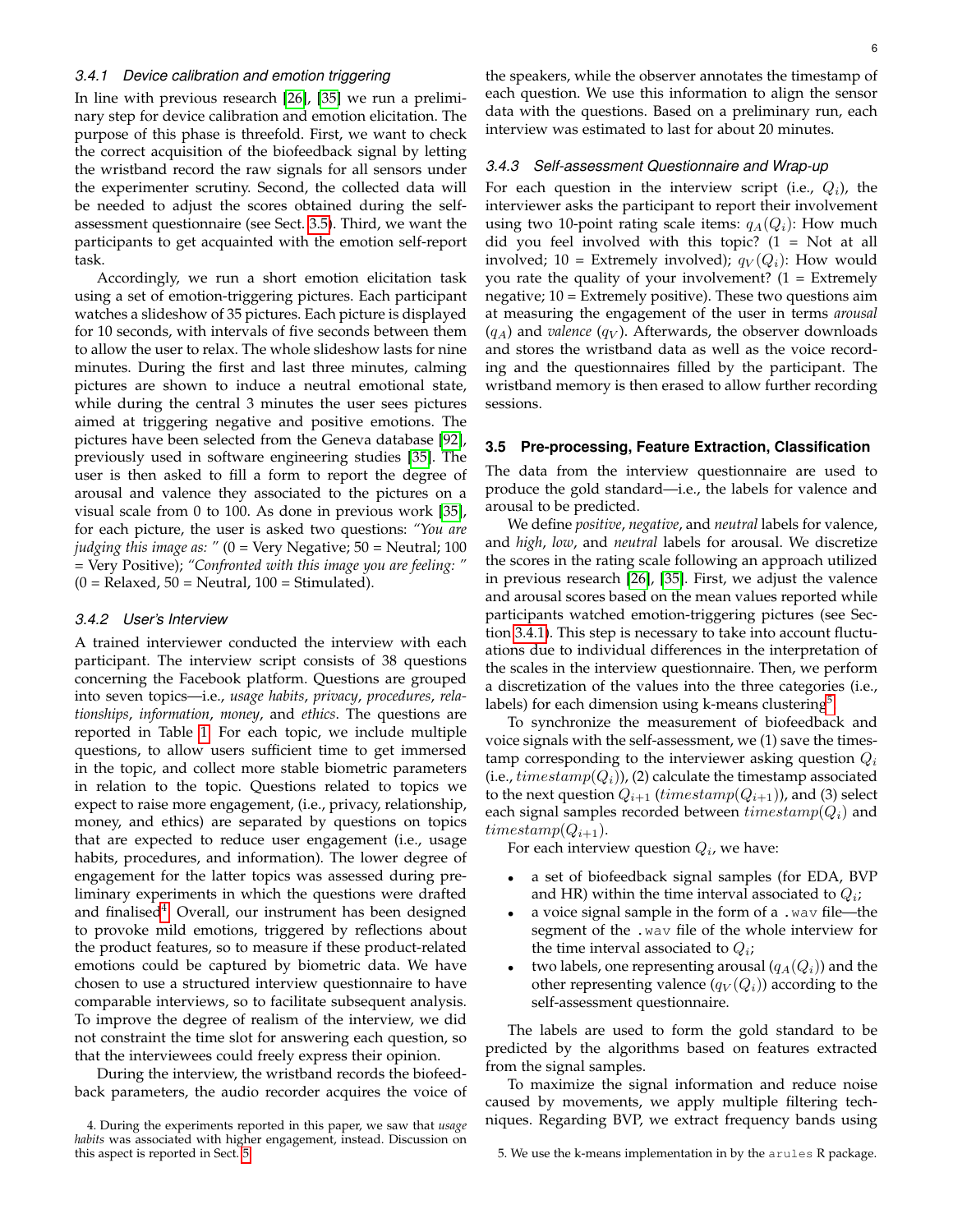| TABI F |  |
|--------|--|
|--------|--|

List of questions asked during the Interview Phase

<span id="page-6-0"></span>

| 1. Do you use the Facebook chat function?                                                                                                                                                                                            |
|--------------------------------------------------------------------------------------------------------------------------------------------------------------------------------------------------------------------------------------|
| 2. (If yes to 1) Who are the people you talk to most frequently using the Facebook chat? (If no to 1) Do you use any other chat                                                                                                      |
| applications?                                                                                                                                                                                                                        |
| 3. How many hours do you use Facebook per day?                                                                                                                                                                                       |
| 4. When you check Facebook, what is the average length of time you spend per session?                                                                                                                                                |
| 5. Is Facebook your primary source of social media? (If yes, why? If no, what other social media you use more often? Why is it                                                                                                       |
| superior?)                                                                                                                                                                                                                           |
| <b>PRIVACY</b>                                                                                                                                                                                                                       |
| 6. If someone shared a photo of you in an embarrassing, incriminating, or shameful situation, how would you react? (Do you think                                                                                                     |
| Facebook has a responsibility to prevent it from happening? Should they be allowed to remove the photo on your behalf?)                                                                                                              |
| 7. If someone tagged you in a post which contained topics you are not comfortable sharing on Facebook (e.g., your political view,                                                                                                    |
| sexual preference, ), how would you react? (Do you think Facebook has a responsibility to prevent it from happening?)                                                                                                                |
| 8. How would you feel knowing that someone (e.g. your SO) accessed your profile and searched it?                                                                                                                                     |
| 9. Imagine Facebook begins using profile information to generate ad content. Would you be okay with this? (why?)                                                                                                                     |
| 10. In relation to Facebook, what is private information?                                                                                                                                                                            |
| <b>PROCEDURE</b>                                                                                                                                                                                                                     |
| 11. Can you explain me how to add a new friend on Facebook?                                                                                                                                                                          |
| 12. Can you explain me how to find Facebook pages that match your interest?                                                                                                                                                          |
| 13. Can you explain to me how to block a person on Facebook?                                                                                                                                                                         |
| <b>RELATIONSHIP</b>                                                                                                                                                                                                                  |
| 14. Are you connected on Facebook with members of your family? (If so, do you interact with them using Facebook? If not, why?)                                                                                                       |
|                                                                                                                                                                                                                                      |
| 15. Have you ever had a family member (even of your extended family) delete you from his/her friend list? (If so why?)                                                                                                               |
| 16. Have you ever wanted to delete or deleted a family member (even of the extended family) from your set of friends? (If so why?)                                                                                                   |
| 17. Have you ever used Facebook to begin a long-distance relationship with someone you could not realistically meet? (If so, tell                                                                                                    |
| us about it.)                                                                                                                                                                                                                        |
| 18. Have you ever considered ending a friendship/relationship over their Facebook behavior? (What did they do to make you                                                                                                            |
| consider this?)                                                                                                                                                                                                                      |
| <b>USAGE HABITS</b>                                                                                                                                                                                                                  |
| 19. Do you use Facebook using the mobile app or your PC?                                                                                                                                                                             |
| 20. Do you post regularly on the dashboard?                                                                                                                                                                                          |
| 21. Do you click on posts that link to other websites?                                                                                                                                                                               |
| <b>PROCEDURE</b>                                                                                                                                                                                                                     |
| 22. Can you explain to me how to set the privacy settings?                                                                                                                                                                           |
| 23. Can you explain to me how to change the password?                                                                                                                                                                                |
| <b>MONEY</b>                                                                                                                                                                                                                         |
|                                                                                                                                                                                                                                      |
| 24. Would you agree to pay a subscription to use Facebook? If yes, how much would you consider a reasonable amount to pay? (If                                                                                                       |
| not, why?)                                                                                                                                                                                                                           |
| 25. If the application for PC available from your browser was free, but the mobile app was not. Would you pay for it?                                                                                                                |
| 26. Suppose that the free access to Facebook was limited in time, information you can access or which version of the app you can                                                                                                     |
| use. Which of these functionalities would have to be excluded from the free version for you to be interested in the subscription?                                                                                                    |
| Why that Specific one?                                                                                                                                                                                                               |
|                                                                                                                                                                                                                                      |
| 27. If Facebook would pay you in exchange for you performing tasks or taking surveys, would you be interested in them? (If yes,<br>for how much? If the tasks could be considered unethical, would you still do it?)                 |
|                                                                                                                                                                                                                                      |
| 28. Suppose Facebook will become a subscription service starting from tomorrow and you decide not to pay. What should Facebook<br>do with your profile and data?                                                                     |
| <b>INFORMATION</b>                                                                                                                                                                                                                   |
| 29. When you read something that you find interesting, do you share it?(What motivates you to share it? Are you likely to share                                                                                                      |
| something without reading it?)                                                                                                                                                                                                       |
|                                                                                                                                                                                                                                      |
| 30. Is the information on Facebook more or less reliable than other sources? (For what reason?)                                                                                                                                      |
| 31. What is inappropriate information for Facebook? (Is there any information that should never reach Facebook? Should Facebook                                                                                                      |
| be used as a news source?)                                                                                                                                                                                                           |
| <b>PROCEDURE</b>                                                                                                                                                                                                                     |
| 32. Can you explain to me how create a post and tag someone into it?                                                                                                                                                                 |
| 33. Can you explain to me how to find friends that have no mutual friends?                                                                                                                                                           |
| <b>ETHICS</b>                                                                                                                                                                                                                        |
| 34. FB censures some photos and posts if their content is signaled as inappropriate. Do you think this is correct? Where should the                                                                                                  |
| line be drawn between censure and freedom?                                                                                                                                                                                           |
| 35. Recently FB has censored pictures of women breastfeeding even if the breast was not visible? Why do you think they do this?                                                                                                      |
| Should they be allowed to?                                                                                                                                                                                                           |
| 36. Recently FB workers admitted to routinely suppressing conservative content, do you feel they did anything wrong? (Why or                                                                                                         |
| why not?)                                                                                                                                                                                                                            |
| 37. Should FB play a role in limiting/removing hate speech from the site? Is it ethical if they do?                                                                                                                                  |
| 38. Terrorist groups are known to have very active social media presences. Suppose Facebook began submitting information from<br>all profiles to the government for help in tracking these groups. Would you be okay with this? Why? |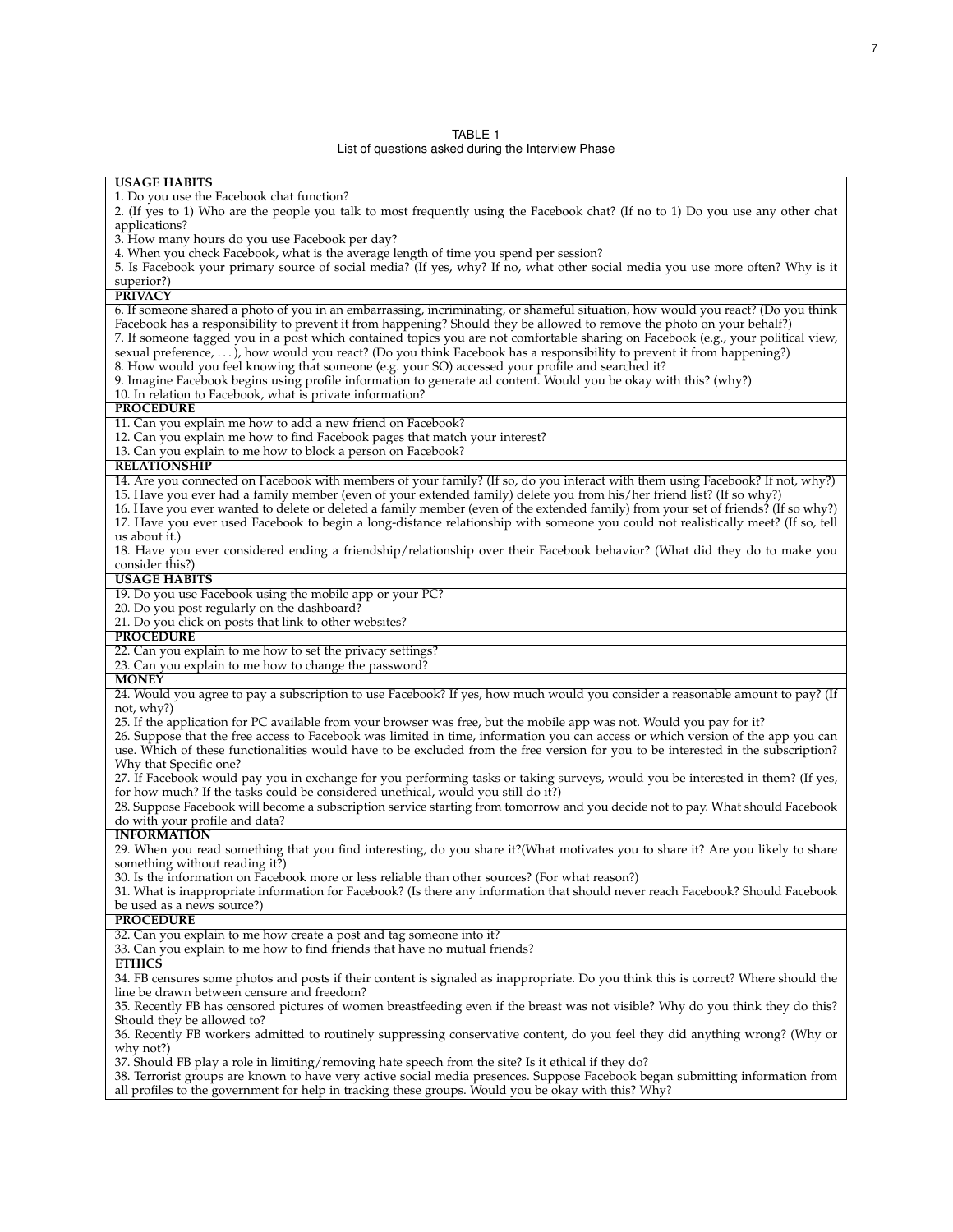#### TABLE 2

<span id="page-7-1"></span>Machine learning features grouped by physiological and voice signal.

|            | Signal Features                                         |
|------------|---------------------------------------------------------|
|            | - mean tonic                                            |
| EDA        | - phasic AUC                                            |
|            | - phasic min, max, mean, sum peaks amplitudes           |
| <b>BVP</b> | - min, max, sum peaks amplitudes                        |
|            | - mean peak amplitude (diff. between baseline and task) |
| <b>HR</b>  | - mean, sd. deviation (diff. between baseline and task) |
|            | - mean Mel Spectrogram                                  |
| Voice      | - mean MFCC (mean of the first 20 MFCC features)        |
|            | - mean Chromagram (mean of the 12 Chroma features)      |

a band-pass filter algorithm at different intervals [\[37\]](#page-15-11). The EDA signal consists of a tonic component (i.e., the level of electrical conductivity of the skin) and a phasic one representing phasic changes in electrical conductivity or skin conductance response, or SCR [\[93\]](#page-16-28). We extract the two components using the cvxEDA algorithm [\[94\]](#page-16-29).

After signals pre-processing, we extracted the features presented in Table [2,](#page-7-1) which we use to train our classifiers. We select biofeedback features based on previous studies using the same signals [\[26\]](#page-15-0), [\[35\]](#page-15-9), [\[74\]](#page-16-9) and we choose audio features according to recommendations from the specialised literature [\[55\]](#page-15-29), [\[91\]](#page-16-26). For the audio signal, we use the Python package Librosa [\[95\]](#page-16-30)<sup>[6](#page-7-2)</sup>.

We address the problem of predicting user engagement using machine learning classifiers. In line with previous research on biometrics [\[26\]](#page-15-0), [\[35\]](#page-15-9), [\[39\]](#page-15-13), [\[74\]](#page-16-9), we chose popular algorithms—i.e., Naive Bayes (NB), C4.5-like decision trees (DTree), Support Vector Machines (SVM), Multi-layer Perceptron for neural network (MLP), and Random Forest (RF).

#### <span id="page-7-4"></span>**3.6 Analysis Procedure**

The analysis procedure aims at answering the three RQs. For each user, we use the biometrics gathered in the interview phase as input features for the different classifiers. We first consider solely biofeedback features (RQ1), then voice features (RQ2) and finally their combination (RQ3).

In line with previous research [\[26\]](#page-15-0), [\[35\]](#page-15-9), we target a *binary* classification task. In particular, we distinguish between *positive* vs *negative* valence, and *high* vs *low* arousal. As such, we exclude the *neutral* label from the gold standard and focus on more polarised values. Although this reduces our dataset, it also facilitates the separation between clearly distinguished emotional states<sup>[7](#page-7-3)</sup>.

We evaluate our classifiers in the *hold-out* setting. Therefore, we split the gold standard into train (70%) and test (30%) sets using a stratified sampling strategy, which allows having a balanced set of instances from the different classes in both sets. For each algorithm, we search for the optimal hyper-parameters [\[96\]](#page-16-31), [\[97\]](#page-16-32) using leave-one-out cross validation on the train set—i.e., the recommended approach for small training sets [\[98\]](#page-16-33) such as ours. The resulting model is then evaluated on the test set to assess its performance on unseen data and avoid overfitting. We repeat this process 10 times with different splits of the train and test sets to further

increase the validity of the results. The performance is then evaluated by computing the mean for precision, recall, F1 measure, and accuracy over the different runs. This setting is directly comparable to the one implemented by previous work [\[26\]](#page-15-0), [\[35\]](#page-15-9), which includes data from the same subject in both training and test sets.

The process outlined above is repeated with a maximum of eight different settings, based on the three following data pre-processing steps, aimed at improving the performance of the machine learning algorithms without losing validity of the results:

- **Standard Scaling:** the features in the training set are standardised so that their distribution will have a mean value 0 and standard deviation of 1. The standardisation parameters from the training set are then applied to scale the test set. This way, information from the test set (i.e., its standard deviation) is not passed to the training set, which could bias the learning process. Standard scaling is essential for machine learning algorithms that calculate distances between data, in our case SVM and MLP. If not scaled, the feature with a higher value range starts dominating when calculating distances. Scaling should not affect rule-based algorithms that consider each feature separately, and are not affected by monotonic transformations of the variables, such as standard scaling. Standard scaling is performed using the StandardScaler available in scikit-learn.
- **Balancing:** Synthetic Minority Oversampling Technique (SMOTE) is a traditional data augmentation technique applied to train machine learning models in case of class imbalance [\[99\]](#page-16-34). In case of class imbalance, machine learning algorithms tend to perform poorly on the minority class, as they do not have a sufficient amount of examples to learn from and build a fair classification model. To overcome this issue, SMOTE creates synthetic examples of the minority class, in our case based on the k-nearest neighbour algorithm. To prevent data leakage, SMOTE is applied solely to the training set, therefore the test set does not contain synthetic data. Balancing is performed using the SMOTE implementation in the imblearn Python package.
- Imputation: data imputation is normally adopted when some features have missing data. In our case, we miss voice feature data for 66 arousal vectors and 60 valence vectors. However, we can infer (*impute*) the data by using the corresponding biofeedback features. Imputation is performed using k-nearest neighbors approach implemented in the KNNImputer from scikit-learn.

# <span id="page-7-0"></span>**4 EXECUTION AND RESULTS**

The data were initially gathered from 31 participants. Interviews lasted 18 minutes on average. We discarded the data from those subjects for which data were largely incomplete, or that appeared to have a low degree of standard deviation (i.e., lower than one) in valence and arousal. Although these subjects may, in principle, have had little variations in their actual emotions, they can be considered outliers with

<span id="page-7-3"></span><span id="page-7-2"></span><sup>6.</sup> https://librosa.org

<sup>7.</sup> Preliminary experiments were performed considering a 3-label problem, but the number of vectors resulted too small to achieve acceptable results. This aspect is further discussed in Sect. [6.](#page-13-0)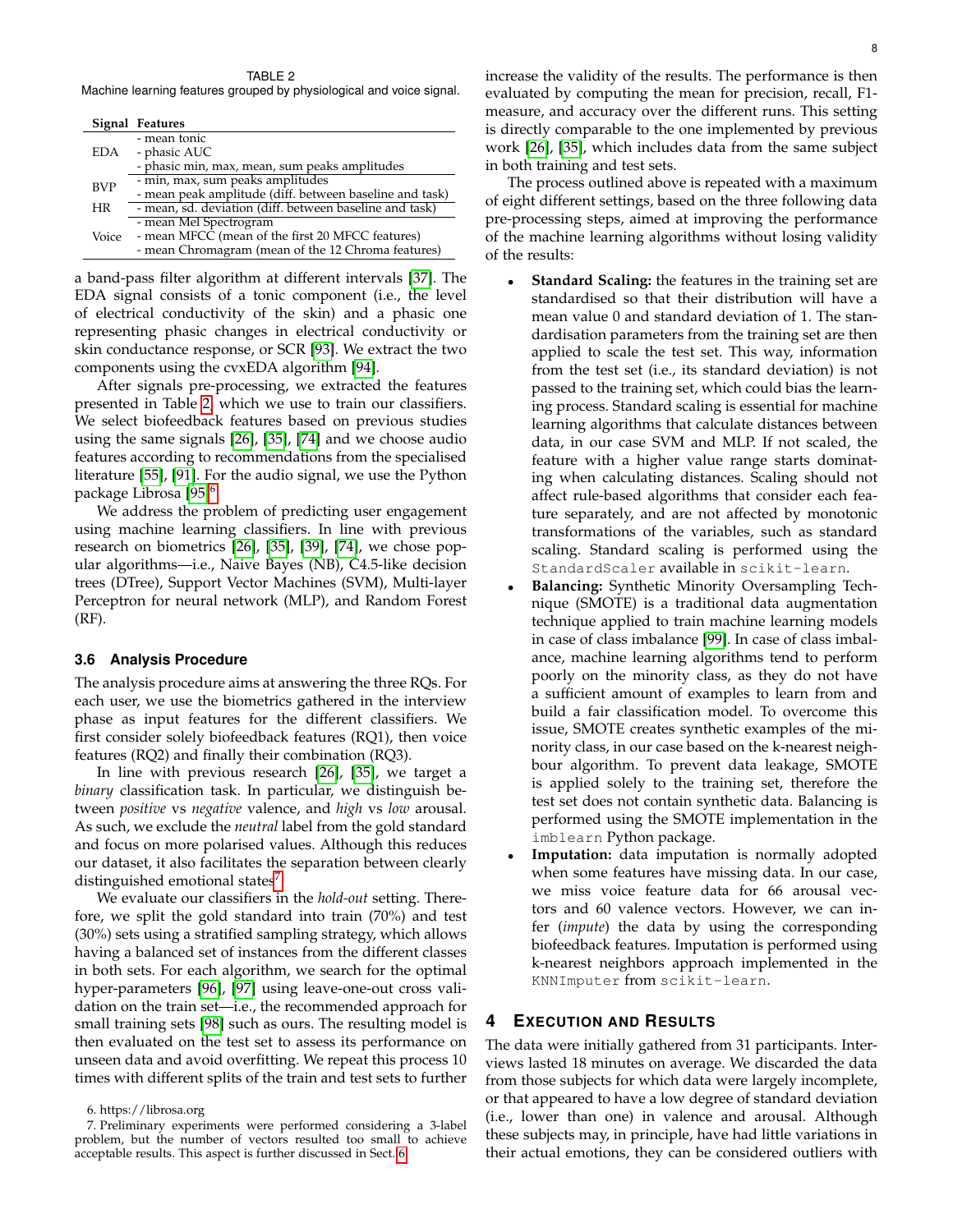respect of the rest of the subjects. As data are treated in aggregate form, and given the limited number of data points, including these outliers could have introduced undesired noise. We also discarded data whenever some inconsistency was observed through the different pre-processing steps. For example, our protocol required manual annotations of the timestamps during the interview, which sometimes led to not plausible timestamps. In these cases, we had to remove the data. At the end of this process, we produced the feature vectors and associated labels for valence and arousal (776 vectors in total from 21 subjects). The scatter plot for the two dimensions is reported in Fig. [1.](#page-8-0) The normalised range of the labels, evaluated by means of k-means clustering as explained in Sect. [3.6,](#page-7-4) is as follows. For valence we have: [-4.94,-1.03) *negative*; [-1.03,2.52) *neutral*; [2.52,5.31] *positive*. For arousal we have: [-4.8,0.308) *low*; [0.308,3.57) *neutral*; [3.57,7] *high*.

<span id="page-8-1"></span>TABLE 3 Label distribution in the gold standard for biofeedback feature vectors and for experiments using imputation.

| Arousal  |           |       | Valence                              |          |     |  |
|----------|-----------|-------|--------------------------------------|----------|-----|--|
| High     | Low       | Neut. | Neut.<br>Positive<br><b>Negative</b> |          |     |  |
| 245(66%) | 191 (44%) | 340   | 345 (79%)                            | 89 (21%) | 342 |  |

<span id="page-8-2"></span>TABLE 4 Label distribution in the gold standard for voice feature vectors and combined feature vectors without imputation.

| Arousal   |          |       | Valence     |          |       |  |
|-----------|----------|-------|-------------|----------|-------|--|
| High      | Low      | Neut. | Positive    | Negative | Neut. |  |
| 159 (43%) | 211(57%) | 303   | $300(80\%)$ | 74 (20%) | 270   |  |



<span id="page-8-0"></span>Fig. 1. Scatter plots of normalised valence and arousal according to the self-assessment questionnaire.

As our goal is to discriminate between high (positive) and low (negative) arousal (valence), we removed all the items for which the label resulted *neutral* for the dimensions, based on the participant's answers. Therefore, our gold standard includes only the vectors labelled as high (positive) or low (negative) and we model our problem as a binary classification task. Table [3](#page-8-1) reports the gold standard dataset with valence and arousal distribution, when considering biofeedback features (for RQ1). Voice feature vectors corresponding to each biofeedback vector could not be identified for part of the gold standard items, as the audio recording was not reliable for some subjects. Therefore, the gold standard dataset for audio only (RQ2) and for combined features (RQ3) without imputation is a subset of the original gold standard, and is reported in Table [4.](#page-8-2)



<span id="page-8-4"></span>Fig. 2. Box plots of normalised valence and arousal for each group of questions, according to the self-assessment questionnaire.

# **4.1 Descriptive Statistics**

 $\frac{1}{2}$   $\frac{1}{2}$   $\frac{1}{2}$   $\frac{1}{2}$   $\frac{1}{2}$  to the self-assessment questionnaire. We report both original values and normalised ones ("norm", in the table). We see In the following, we report descriptive statistics on the data. Table [5](#page-9-0) reports the ranges of valence and arousal, according that, overall, users tend to give high scores both for arousal and valence (both averages are above 7), indicating that the interview is generally perceived as *positively engaging*. Although they used the whole 1 to 10 scale for both dimensions, indicating that the interview appeared to cover the whole range of emotions, we see that the standard deviation is not particularly large, especially for valence. Indeed, considering the 1-10 scale, the value of standard deviation (Std. Dev. in Table [5\)](#page-9-0) indicates that around 68% of the subjects gave score  $\in$  [6–9] for valence, and  $\in$  [5– 9] for arousal. This indicates that subjects tended to report scores around the average, and that apparently most of the interview triggered a similar level of engagement.

> To gain more insight, it is useful to look at the reported engagement for each question<sup>[8](#page-8-3)</sup>. Figure [2](#page-8-4) reports the box plots for valence and arousal for each question, divided by question group. We see that questions related to *privacy*, *ethics* and *usage habits* tend to create more (positive) arousal

> <span id="page-8-3"></span>8. The statistics in this case consider solely those subjects that responded to *all* questions, i.e., 10 in total.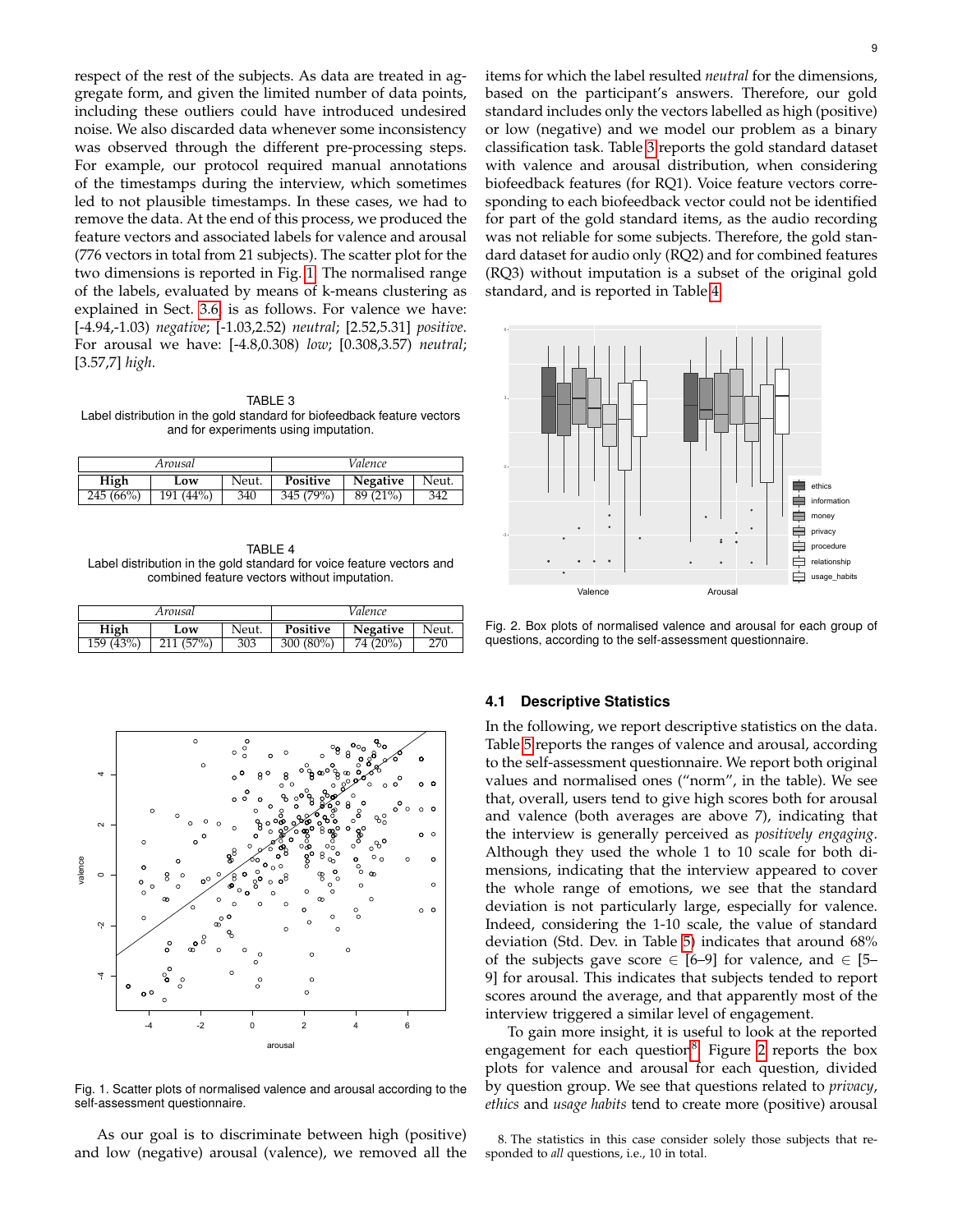TABLE 5 Descriptive statistics of the reported engagement.

<span id="page-9-0"></span>

|           | Valence | Valence (norm) |      | Arousal Arousal (norm) |
|-----------|---------|----------------|------|------------------------|
| Average   | 7.23    | 1.90           | 7.06 | 2.13                   |
| Minimum   |         | $-4.94$        |      | $-4.8$                 |
| Maximum   | 10      | 5.31           | 10   |                        |
| Std. Dev. | 1.47    | 1.58           | 2.17 | 2.17                   |

in average, while questions related to *procedures* are associated to more neutral values of arousal and valence (i.e., closer to 0 in the plot). Interestingly, questions related to *relationships* show the largest variation in terms of arousal and valence (the box-plot appears larger), indicating that this is a sensitive topic for the users, leading to more polarised scores in terms of emotional dimensions. The maximum average valence, instead, is observed for questions related to *ethics*.

# **4.2 RQ1: To what extent can we predict users' reported engagement using biofeedback measurements and supervised classifiers?**

In Table [6](#page-9-1) we report the performance of the different classifiers in terms of their precision, recall, F1-measure and accuracy, and considering the best configurations. Specifically, for each metric, we report the mean over the ten runs of the hold-out train-test procedure, i.e., the macroaverage. This choice is in line with consolidated recommendations from literature on classification tasks using machine learning [\[100\]](#page-16-35). Specifically, using macro-averaging is recommended with unbalanced data as ours, as it emphasizes the ability of a classifier to behave well also on categories with fewer training instances on specific classes. For each classifier, we report its best performance and the associated configuration options in terms of data balancing and scaling.

We see that the best performance (in **bold**) for valence and arousal are achieved by Random Forest (RF), when applying balancing and standard scaling for valence (**Bal.** and **Scale** set to Y in the table), and balancing alone for arousal. The worst performing algorithm is Naive Bayes (NB), regardless of the configuration. A general pattern cannot be identified about the influence of the different configuration options on the performance of the algorithms. However, for RF, we observe that compensation for class imbalance has a positive impact for valence, which is also the dimension characterised by a limited number of negative data points (see Table [3\)](#page-8-1), thus confirming the effectiveness of SMOTE when class imbalance is present.

In Table [7,](#page-9-2) we report the result of the two best algorithms with the best configurations, and we compare them with a baseline. Following previous research on sensor-based emotion recognition in software development [\[26\]](#page-15-0), we select as baseline the trivial classifier always predicting the majority class, that is *high* for arousal and *positive* for valence. For the sake of completeness, we also report accuracy even if its usage is not recommended in presence of unbalanced data as ours.

For valence, the RF classifier distinguishes between negative and positive emotions with an F1 of 0.63, thus obtaining an increment of 40% with respect to the baseline. Furthermore, we observe an improvement in precision of 58% (from 0.40 of the baseline to 0.63 of RF) and 28% in

<span id="page-9-1"></span>Performance of the different algorithms with the different configurations in terms of data balancing with SMOTE (Bal.) and in terms of standard scaling (Scale) when using **biofeedback** features. Y = Yes, the

configuration option is applied;  $N = No$ , the configuration option is not applied.

|               | Options               |              | Valence |       |       |       |  |
|---------------|-----------------------|--------------|---------|-------|-------|-------|--|
| Algorithm     | Bal.                  | <b>Scale</b> | Prec    | Rec   | F1    | Acc   |  |
| <b>SVM</b>    | Y                     | Y            | 0.601   | 0.617 | 0.603 | 0.717 |  |
| MLP           | N                     | N            | 0.614   | 0.581 | 0.582 | 0.773 |  |
| <b>D</b> Tree | N                     | Υ            | 0.576   | 0.569 | 0.569 | 0.731 |  |
| NB            | N                     | Y            | 0.550   | 0.525 | 0.497 | 0.773 |  |
| RF            | Y                     | Y            | 0.633   | 0.635 | 0.633 | 0.758 |  |
|               |                       | Options      | Arousal |       |       |       |  |
| Algorithm     | Bal.                  | Scale        | Prec    | Rec   | F1    | Acc   |  |
| <b>SVM</b>    | $\overline{\text{N}}$ | Y            | 0.596   | 0.595 | 0.592 | 0.600 |  |
| MLP           | Y                     | Y            | 0.582   | 0.581 | 0.580 | 0.588 |  |
| <b>DTree</b>  | N                     | N            | 0.635   | 0.634 | 0.631 | 0.636 |  |
| NB            | N                     | N            | 0.514   | 0.510 | 0.468 | 0.544 |  |
| RF            | Y                     | N            | 0.658   | 0.656 | 0.654 | 0.660 |  |

<span id="page-9-2"></span>TABLE 7 Performance of the best classifiers based on F1, using EDA, BVP, and HR features with respect to majority class baseline classifier. Improvement over the baseline is also shown.

|                 | Precision  | Recall    | F1           | Accuracy           |  |  |  |  |  |
|-----------------|------------|-----------|--------------|--------------------|--|--|--|--|--|
| Valence         |            |           |              |                    |  |  |  |  |  |
| Random Forest   | 0.63       | 0.64      | 0.63         | 0.76               |  |  |  |  |  |
| <b>Baseline</b> | 0.40       | 0.50      | 0.45         | 0.79               |  |  |  |  |  |
| Improvement     | 0.23(58%)  | 0.14(28%) | $0.18(40\%)$ | $-0.03$ ( $-4\%$ ) |  |  |  |  |  |
|                 |            | Arousal   |              |                    |  |  |  |  |  |
| Random Forest   | 0.66       | 0.66      | 0.65         | 0.66               |  |  |  |  |  |
| <b>Baseline</b> | 0.28       | 0.50      | 0.36         | 0.56               |  |  |  |  |  |
| Improvement     | 0.38(135%) | 0.16(32%) | 0.29(81%)    | 0.1(18%)           |  |  |  |  |  |

recall (from 0.50 to 0.64). These results indicate that the classifiers' behavior is substantially better than the baseline classifier that always predicts the positive class.

As for arousal, we observe a comparable performance. The RF classifier distinguishes between high and low activation with an F1 of 0.65, representing an improvement of 81% over the baseline (0.36). Again, the classifier substantially outperforms the baseline with an improvement of 135% for precision (from 0.28 to 0.66) and 0.32% for recall (from 0.50 to 0.66). The improvement with respect to the baseline is particularly high for arousal in terms of precision since arousal data (cf. Table [3\)](#page-8-1) are more balanced. Therefore, the baseline that always predicts the positive class is inherently less effective, with a precision of 0.28.

# **4.3 RQ2: To what extent can we predict users' engagement using voice analysis and supervised classifiers?**

Table [8](#page-10-0) reports the comparison of the performance between the different machine learning algorithms, considering the best configurations. Differently from the biofeedback case, here we apply also data imputation (**Imp.** column) as configuration option, by synthesising data for vectors with missing voice data, based on the corresponding biofeedback vectors. Therefore, the gold standard considered when Imp. is set to Y (Yes) is analogous to the one used for biofeedback and reported in Table [3.](#page-8-1) When Imp. is set to N (No), the gold standard is the one in Table [4.](#page-8-2)

This is an important aspect to notice for at least two reasons: (1) the two gold standards have slightly different distributions, and thus the default baselines for compari-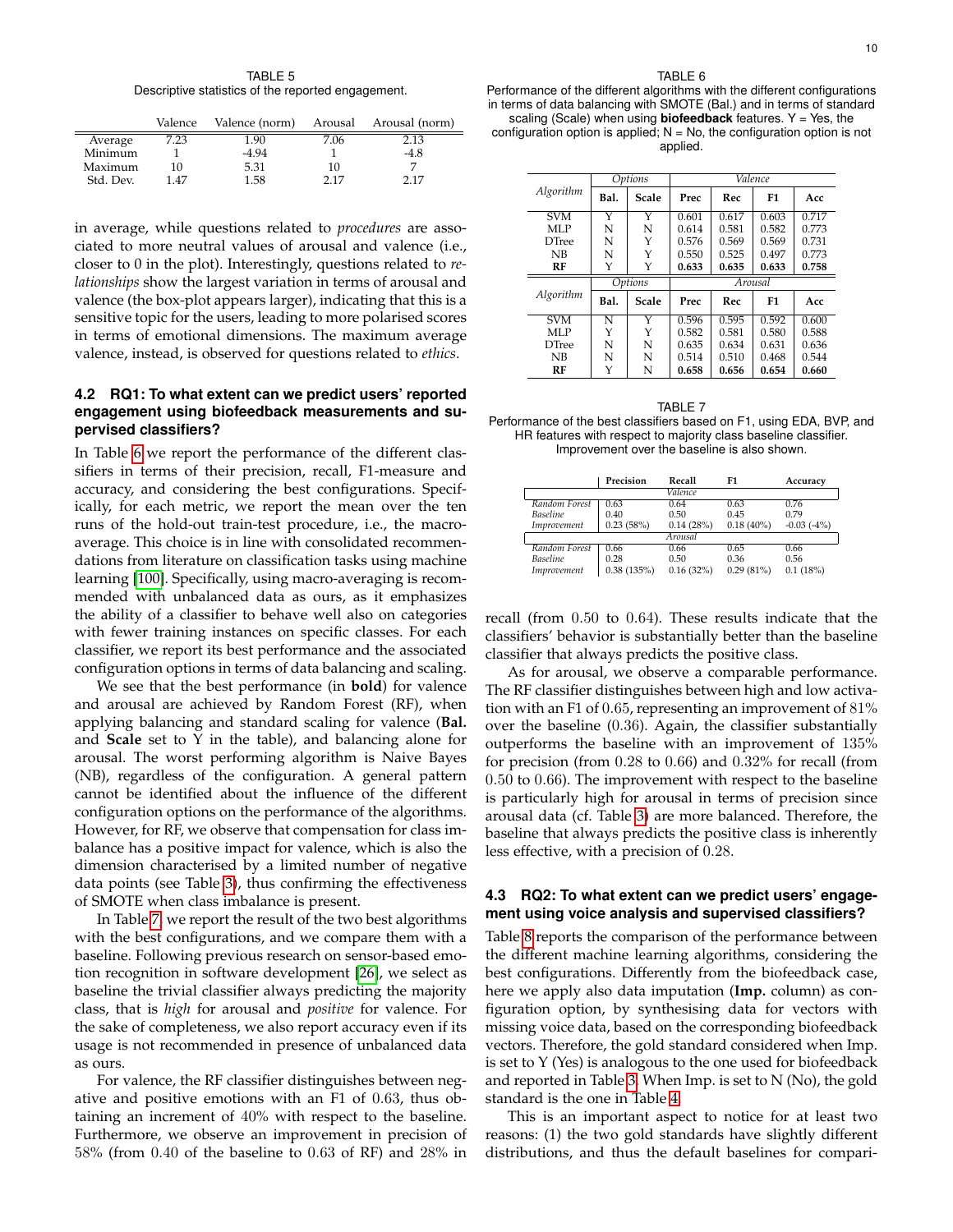#### TABLE 8

<span id="page-10-0"></span>Performance of the different algorithms with the different configurations in terms of data balancing with SMOTE (Bal.), standard scaling (Scale) and Imputation (Imp.) when using **voice** features.  $Y = Yes$ , the configuration option is applied;  $N = No$ , the configuration option is not applied.

|              |                | Options |      |         |       | Valence |       |  |
|--------------|----------------|---------|------|---------|-------|---------|-------|--|
| Algorithm    | Bal.           | Scale   | Imp. | Prec    | Rec   | F1      | Acc   |  |
| <b>SVM</b>   | N              | Υ       | N    | 0.703   | 0.680 | 0.687   | 0.810 |  |
| MLP          | N              |         | N    | 0.688   | 0.680 | 0.680   | 0.802 |  |
| <b>DTree</b> | Υ              | N       | N    | 0.636   | 0.662 | 0.644   | 0.756 |  |
| NB           | N              |         | N    | 0.611   | 0.652 | 0.612   | 0.698 |  |
| RF           | Υ              | N       | N    | 0.709   | 0.693 | 0.697   | 0.817 |  |
|              | <b>Options</b> |         |      | Arousal |       |         |       |  |
|              |                |         |      |         |       |         |       |  |
| Algorithm    | Bal.           | Scale   | Imp. | Prec    | Rec   | F1      | Acc   |  |
| <b>SVM</b>   | Υ              | Y       | N    | 0.710   | 0.710 | 0.708   | 0.714 |  |
| MLP          | Υ              | Υ       | N    | 0.703   | 0.703 | 0.701   | 0.706 |  |
| <b>DTree</b> | Υ              | N       | Y    | 0.634   | 0.635 | 0.634   | 0.639 |  |
| NB           | Υ              | N       | Y    | 0.642   | 0.643 | 0.640   | 0.643 |  |
| RF           |                |         | Υ    | 0.684   | 0.683 | 0.681   | 0.685 |  |

son will differ. In particular, when using imputation the baselines are the same as the one used in Table [7.](#page-9-2) When imputation is not used, the baselines need to be recomputed, and in particular the majority class baseline for arousal will always predict the low class, as this is the most frequent in Table [4;](#page-8-2) (2) the usage of imputation in a real-world context assumes that, although solely voice data are used for classification, biofeedback data are collected anyway, so the practical advantage, both economic and logistic, is limited.

The best performance (in **bold**) is achieved by Random Forest (RF) for valence, and by Support Vector Machines (SVM) for arousal, while NB again remains far behind the other algorithms, regardless of the applied configuration options.

For valence, the best performance is achieved by RF when balancing is applied and scaling and imputation are *not* applied. The performance is higher than the ones obtained with biofeedback features (F1 =  $0.70$  vs F1= $0.63$  for biofeedback). This indicates that voice features alone appear to be particularly effective in discriminating the quality of the engagement (positive or negative valence), thereby confirming that our set-up is adequate for capturing the so called *emotional prosody* [\[25\]](#page-14-24), which reveals the sentiment of the speaker.

Lower performance is achieved with imputation for most of the algorithms (Table [8](#page-10-0) reports the best performing configurations, and Imp.  $= N$  for most of the highperforming cases). This suggests that biofeedback and voice capture different independent aspects of valence, as using biofeedback information to enrich voice data is not effective.

For arousal, the best performance is achieved by SVM when applying balancing and scaling, again without imputation. The performance is higher than the best one obtained with biofeedback features (F1=0.71 for SVM vs F1=0.65 for RF, cf. Table [6\)](#page-9-1).

Overall, our findings suggest that voice features represent a valid, and even more effective alternative to biofeedback for the emotion recognition during requirements elicitation. In fact, our classifiers' performance demonstrate that in absence of biofeedback information, both valence and arousal can be successfully predicted with voice-only features.

<span id="page-10-1"></span>Performance of the best classifiers, according to F1, using voice features with respect to majority class baseline classifier. Improvement over the baseline is also shown.

|                 | Precision  | Recall    | F1           | Accuracy  |  |  |  |  |
|-----------------|------------|-----------|--------------|-----------|--|--|--|--|
| Valence         |            |           |              |           |  |  |  |  |
| Random Forest   | 0.71       | 0.69      | 0.70         | 0.82      |  |  |  |  |
| <b>Baseline</b> | 0.40       | 0.50      | 0.45         | 0.80      |  |  |  |  |
| Improvement     | 0.31(77%)  | 0.19(39%) | 0.25(55%)    | 0.02(2%)  |  |  |  |  |
|                 |            | Arousal   |              |           |  |  |  |  |
| <b>SVM</b>      | 0.71       | 0.71      | 0.71         | 0.71      |  |  |  |  |
| <b>Baseline</b> | 0.29       | 0.50      | 0.37         | 0.57      |  |  |  |  |
| Improvement     | 0.42(145%) | 0.21(42%) | $0.34(91\%)$ | 0.14(25%) |  |  |  |  |

<span id="page-10-2"></span>TABLE 10 Performance of the classifiers with the different configurations, considering biofeedback and voice features **combined**.

|               | Options |       |      | Valence |       |       |       |
|---------------|---------|-------|------|---------|-------|-------|-------|
| Algorithm     | Bal.    | Scale | Imp. | Prec    | Rec   | F1    | Acc   |
| <b>SVM</b>    | Υ       | Y     | N    | 0.723   | 0.718 | 0.720 | 0.826 |
| MLP           |         | Y     | N    | 0.692   | 0.705 | 0.696 | 0.803 |
| <b>D</b> Tree | Υ       | Υ     | N    | 0.621   | 0.650 | 0.626 | 0.734 |
| NB            | Υ       | Υ     | N    | 0.617   | 0.663 | 0.617 | 0.701 |
| RF            | Υ       | Υ     | N    | 0.695   | 0.693 | 0.692 | 0.808 |
|               | Options |       |      | Arousal |       |       |       |
| Algorithm     | Bal.    | Scale | Imp. | Prec    | Rec   | F1    | Acc   |
| <b>SVM</b>    | N       | Y     | N    | 0.711   | 0.701 | 0.700 | 0.712 |
| MLP           |         | Y     | N    | 0.690   | 0.688 | 0.687 | 0.694 |
| <b>D</b> Tree | Υ       | Υ     | N    | 0.665   | 0.664 | 0.660 | 0.665 |
| NB            | Υ       | N     | N    | 0.631   | 0.631 | 0.627 | 0.632 |
| RF            | Υ       | Υ     | N    | 0.726   | 0.724 | 0.723 | 0.728 |

To have additional insights, Table [9](#page-10-1) compares the result of the best algorithms, with respect to the majority class baselines. For valence, we seen an increase of 77% in terms of precision, 39% for recall and 55% for F1. For arousal, the increase in performance is again higher, with 145% for precision, 42% for recall and 91% for F1.

# **4.4 RQ3: To what extent can we predict users' engagement by combining voice and biofeedback features?**

Table [10](#page-10-2) reports the comparison of the performance of the different algorithms with their best configurations when using voice and biofeedback features combined.

General trends are analogous to those observed when features are treated in separation, with the best performance achieved by RF and SVM, and lower performance by DTree and NB.

<span id="page-10-3"></span>TABLE 11 Comparison of the performance for all the algorithms, considering their best configurations for the different feature combinations. In **bold**, we report the best performance for each algorithm considering F1.

|              |             | Valence |       |       |             |       | Arousal |       |
|--------------|-------------|---------|-------|-------|-------------|-------|---------|-------|
| Algorithm    | Features    | Prec    | Rec   | F1    | Features    | Prec  | Rec     | F1    |
|              | biofeedback | 0.601   | 0.617 | 0.603 | biofeedback | 0.596 | 0.595   | 0.592 |
| <b>SVM</b>   | voice       | 0.703   | 0.680 | 0.687 | voice       | 0.710 | 0.710   | 0.708 |
|              | combined    | 0.723   | 0.718 | 0.720 | combined    | 0.711 | 0.701   | 0.700 |
|              | biofeedback | 0.580   | 0.583 | 0.578 | biofeedback | 0.582 | 0.581   | 0.580 |
| <b>MLP</b>   | voice       | 0.688   | 0.680 | 0.680 | voice       | 0.703 | 0.703   | 0.701 |
|              | combined    | 0.692   | 0.705 | 0.696 | combined    | 0.690 | 0.688   | 0.687 |
|              | biofeedback | 0.576   | 0.569 | 0.569 | biofeedback | 0.635 | 0.634   | 0.631 |
| <b>DTree</b> | voice       | 0.636   | 0.662 | 0.644 | voice       | 0.634 | 0.635   | 0.634 |
|              | combined    | 0.621   | 0.650 | 0.626 | combined    | 0.665 | 0.664   | 0.660 |
|              | biofeedback | 0.550   | 0.525 | 0.497 | biofeedback | 0.514 | 0.510   | 0.468 |
| NB           | voice       | 0.611   | 0.652 | 0.612 | voice       | 0.642 | 0.643   | 0.640 |
|              | combined    | 0.617   | 0.663 | 0.617 | combined    | 0.631 | 0.631   | 0.627 |
|              | biofeedback | 0.633   | 0.635 | 0.633 | biofeedback | 0.658 | 0.656   | 0.654 |
| RF           | voice       | 0.709   | 0.693 | 0.697 | voice       | 0.684 | 0.683   | 0.681 |
|              | combined    | 0.695   | 0.693 | 0.692 | combined    | 0.726 | 0.724   | 0.723 |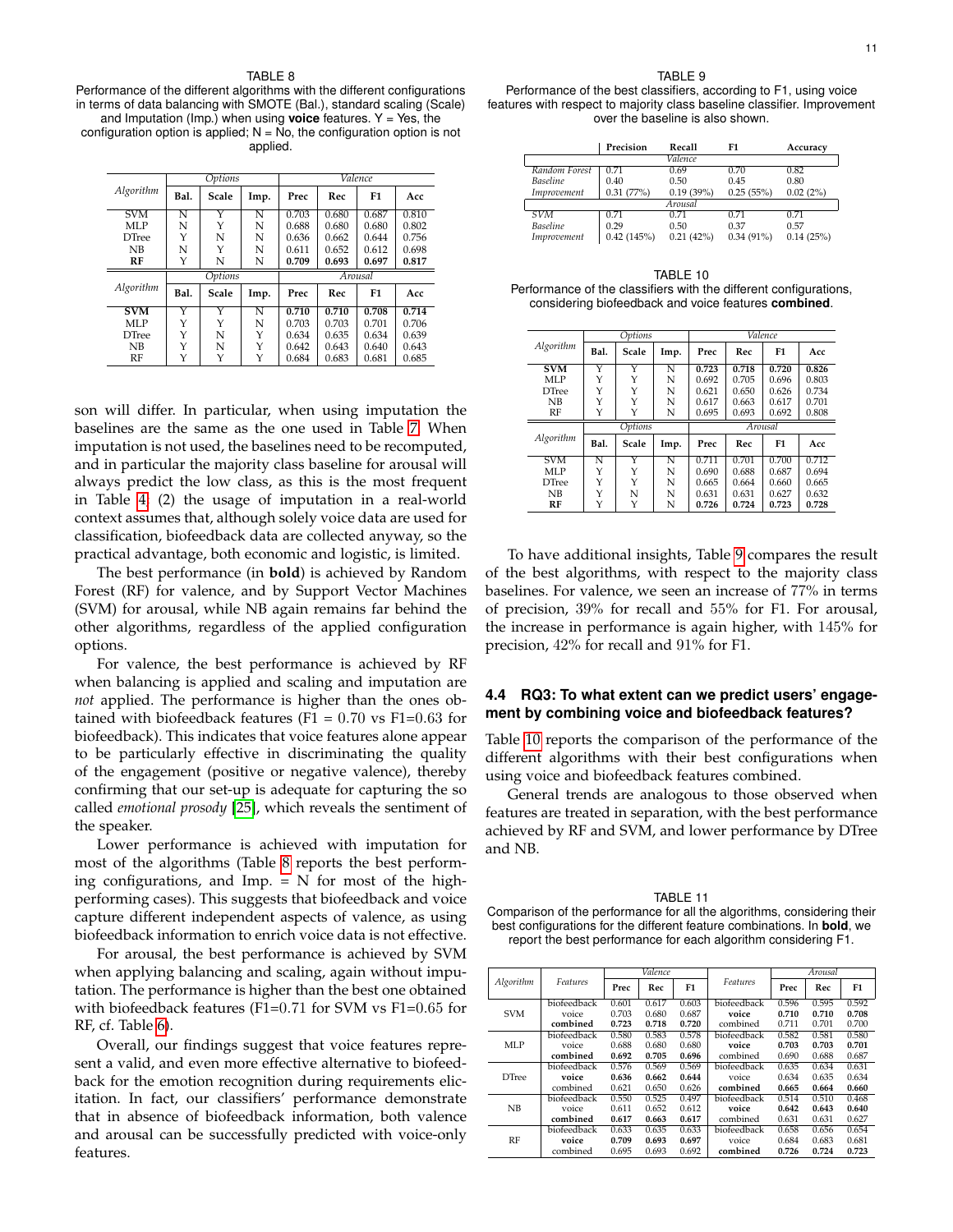<span id="page-11-1"></span>TABLE 12 Performance of the best classifiers, according to F1, using combined features with respect to majority class baseline classifiers. Improvement over the baseline is also shown.

|                 | Precision     | Recall    | F1        | Accuracy  |
|-----------------|---------------|-----------|-----------|-----------|
| Valence         |               |           |           |           |
| <b>SVM</b>      | 0.72          | 0.73      | 0.72      | 0.83      |
| <b>Baseline</b> | 0.40          | 0.50      | 0.45      | 0.79      |
| Improvement     | $0.32(80\%)$  | 0.23(46%) | 0.27(60%) | 0.04(5%)  |
| Arousal         |               |           |           |           |
| Random Forest   | 0.73          | 0.72      | 0.72      | 0.73      |
| <b>Baseline</b> | 0.29          | 0.50      | 0.37      | 0.57      |
| Improvement     | $0.44(150\%)$ | 0.22(45%) | 0.35(95%) | 0.16(28%) |

The best performance for valence (in **bold**) is achieved by SVM, when applying SMOTE and scaling, and without imputation (F1=0.72). Instead, the best performance for arousal is obtained by RF with the same configuration (F1=0.72). These results suggest that voice and biofeedback features can play complementary roles in engagement recognition, and can lead to the best classification results compared to those obtained when using only one source of data, when specific algorithms are selected. These observations are confirmed by Table [11,](#page-10-3) where the best performance of each algorithm are compared, considering different feature combinations. The table shows that the best performance in terms of F1 (in bold) is achieved either using voice feature alone, or by combining the features.

As for the other cases, in Table [12](#page-11-1) we compare the performance for the best algorithms with the majority class baselines. In all cases, the improvement for precision, recall and F1 is always greater or equal to 45%, thus confirming that the combination of voice and biofeedback features allows obtaining fine-grained distinction of classes for both valence and arousal, which cannot be achieved without combining the features.

# <span id="page-11-0"></span>**5 DISCUSSION**

The main take-away messages of this study are:

- users' interviews are activities that can trigger positive engagement in the involved users;
- different levels of engagement are experienced depending on the topic of the question, with topics such as *privacy*, *ethics* and *usage habits* leading to higher engagement, and *relationships* leading to larger variations of engagement;
- by combining biofeedback features into vectors and by training the Random Forest (RF) algorithm, it is possible to predict the engagement in a way that outperforms a majority-class baseline, with F1-measure of 63% for valence and 65% for arousal;
- using voice features only when training Support Vector Machines (SVM) and RF, performance are increased. Engagement can be predicted through voice features alone with F1-measure 70% (valence, RF) and 71% (arousal, SVM)
- the combination of biofeedback and voice features maximises the performance, with F1 measure 72% (valence) and 72% (arousal). In this case, the best performance is achieved with RF for arousal, and with SVM for valence.

In the following sections, we discuss our results in relation to existing literature and outline possible applications and timely avenues of research that are enabled by the current study.

## **5.1 Engagement and Topics**

Our descriptive statistics indicate that users experienced different levels of engagement with respect to the topic of a question. Specifically, our participants reported a positive attitude when discussing privacy, ethics, and usage habits. Concerning privacy and ethics, these topics were selected on purpose to trigger higher engagement. Given the raising interest in these two fields, especially in relation to Facebook and online communities in general—e.g., [\[101\]](#page-16-36) the obtained results are not surprising. Concerning *usage habits*, we expected to see lower values of arousal. Questions regarding usage habits were asked at the beginning. Therefore, the observed high arousal could result from the excitement of the new experience. However, we observed that question 19 (also about usage habits, but asked later) had the highest average arousal (3.6 in normalised values, while the average for usage habits questions is 2.8) and valence  $(3.2 \text{ vs. } 2.5)^9$  $(3.2 \text{ vs. } 2.5)^9$ . We therefore argue that talking about usage habits triggers positive engagement. This indicates that users generally like the platform and are interested in sharing their relation with it. Qualitative analysis of the audio of the actual answers, not performed in this study, can further clarify these aspects. Overall, these results show that 1) users' interviews elicit emotions and engagement, with varying degrees of reactions depending on the topic; and 2) some topics are perceived as more engaging than others.

#### **5.2 Performance Comparison with Related Studies**

According to the theoretical model of affect described in Sect. [2,](#page-1-1) in this study we use emotions as a proxy for engagement. Specifically, we operationalize emotions along the valence and arousal dimensions of the Circumplex Model of affect [\[23\]](#page-14-22), which we recognize using biometrics and voice. Using machine learning, we are able to classify engagement of users during requirements interviews by distinguishing between positive and negative valence and high and low arousal. We experimented with different experimental setting—i.e., data balancing using SMOTE, data scaling, and data imputation (for voice data only).

As for our results using biofeedback features, a direct comparison is possible with the performance achieved in the empirical study by Girardi et al. [\[26\]](#page-15-0), as we use the same device (i.e., Empatica E4 wristband) and include the same metrics for EDA, BVP, and HR. Our classifier performance for arousal (F1 =  $0.63$ ) and valence (F1 =  $0.65$ ) outperforms the one they obtain using Empatica—i.e., 0.55 for arousal and 0.59 for valence. They report a slightly better performance, though still lower than ours, when including also the signals gathered using an EEG helmet  $(F1 = 0.59$  for arousal and F1 =  $0.60$  for valence). Müller and Fritz [\[35\]](#page-15-9) report an accuracy of 0.71 for valence, using a combination of features based on EEG, HR, and pupil size captured by an eye-tracker. Their goals are different from ours, as they

<span id="page-11-2"></span>9. results for each individual question not shown in the paper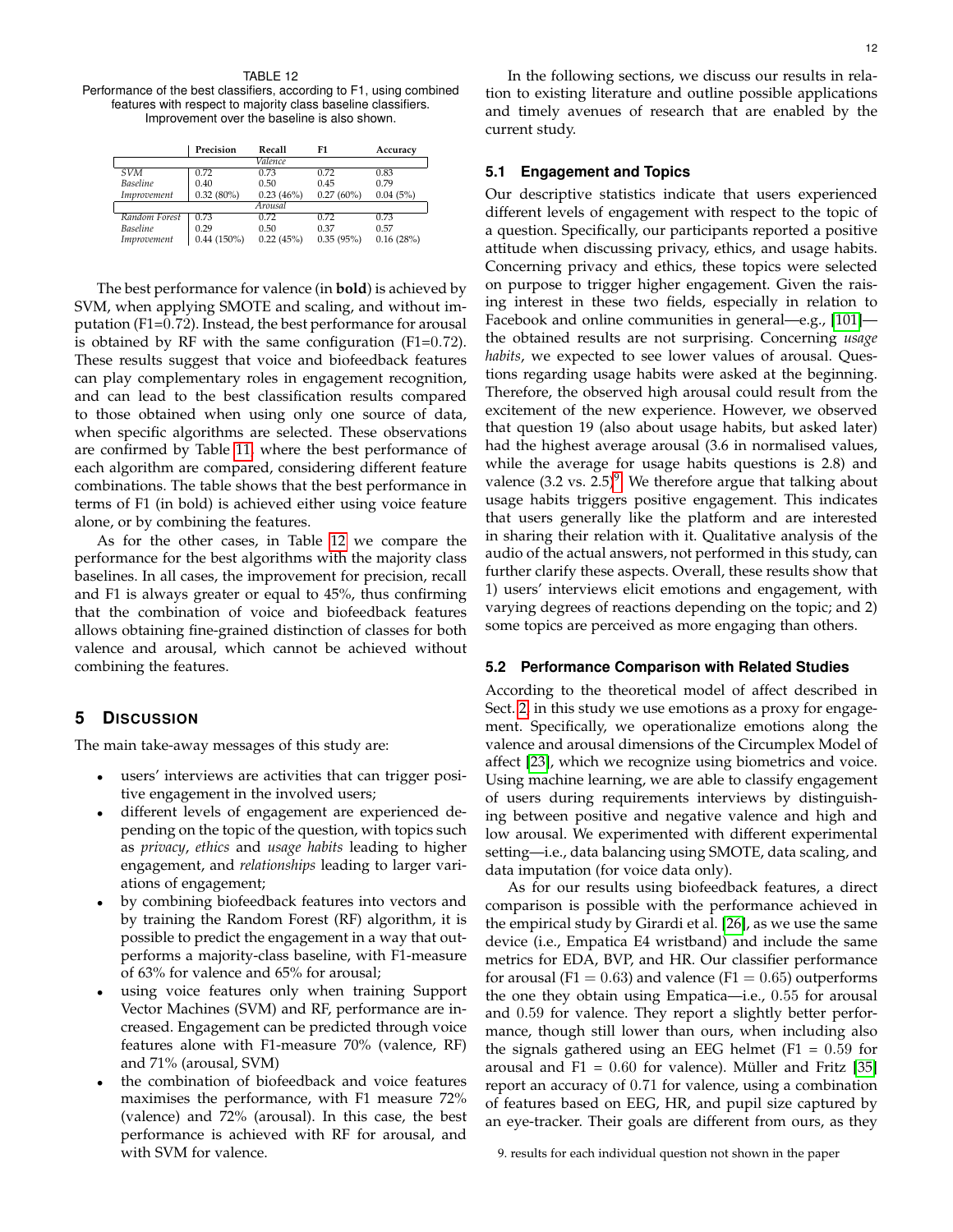deal with programming tasks, and neither voice nor active stimulation of emotions were present in these related works. Our better performance can be specifically linked to the task of interviewing in which voice is not only used as a feature for predicting emotions, but also as mean for expressing them [\[102\]](#page-16-37), [\[103\]](#page-16-38). The simple act of vocalizing can be regarded as an explicit, although not necessarily voluntary, expression of emotion. This could affect other biometric aspects, improving the performance of our classifiers also when biofeedback-based features are the only predictors.

Previous studies in affective computing report much higher performance—e.g., accuracy of 0.97 for arousal [\[104\]](#page-16-39), [\[105\]](#page-16-40), [\[106\]](#page-16-41) and 0.91 for valence [\[47\]](#page-15-21)—for tasks in which emotions were recognized from standard stimuli (e.g., videos in the DEAP dataset [\[39\]](#page-15-13)). These studies rely on high-definition EEG helmets [\[104\]](#page-16-39), [\[105\]](#page-16-40), [\[106\]](#page-16-41) and facial electrodes for EMG [\[47\]](#page-15-21) which are invasive and cannot be used during real interviews with users or in remote interviews.

Considering our results when using voice features, our approach achieves higher performance with respect to biofeedback for both arousal (F1 =  $0.71$ ) and valence (F1  $= 0.70$ ). The results of the voice-based classifier we trained and tested in the scope of this study are in line with several machine learning-based state-of-the-art approaches in the broader field of speech emotion recognition [\[52\]](#page-15-26). The model relying on voice-based features paves the way to future replications for *in vivo* studies that do not require the use of wearable sensors.

As far as the combination of biofeedback and voice is concerned, our classifier shows comparable performance with respect to a deep-learning based approach recently proposed by Aledhari et al. [\[107\]](#page-16-42). As in our study, they use the Empatica E4 wristband for collecting biofeedback and report an accuracy of 85% on test set and 79% in the validation set for the recognition of emotional valence (our best accuracy is 83%).

#### **5.3 Implications for Research and Practice**

We consider this an exploratory study which helps us and the community to have a first understanding of engagement in user interviews and the potential usage of biofeedback devices and voice analysis in this context. However, we argue that our results, once consolidated and confirmed by further studies, can have multiple applications and can open new avenues of research.

## *5.3.1 Applications in User Feedback*

In user interviews similar to those staged in our experiment, biofeedback and voice information can be used to better investigate possible discrepancies between user engagement and the reported relevance of features. The ability to do so can facilitate requirements prioritization tasks the same way sentiment analysis does when applied to textual user feedback [\[80\]](#page-16-15). Furthermore, the usage of these technologies can be extended to identify the engagement of the user *on-the-fly*—i.e., during the interview—and help analysts steering the flow of the conversation. These applications, which support human analysts in their activity, become particularly important when *artificial agents* are used to

elicit feedback or provide customer support, as shown by related research on voice analysis for call centers [\[68\]](#page-16-3), [\[69\]](#page-16-4). In these context, the detection of negative emotions is used to understand when a human operator needs to replace an artificial one, because the latter is irritating the customer. Our work opens to further applications on emotion-aware, voice-based chatbots for user interviews.

#### *5.3.2 The Role of Voice*

The introduction of voice features is particularly crucial. Biofeedback needs to be locally acquired with specialised devices such as Empatica E4, which (i) costs about \$1,690.00 at the time of writing; (ii) needs to locally register the different signals; (iii) does not remotely send the signal in an automated manner; (iv) can raise privacy concerns. Therefore, their usage is realistic only during face-to-face interviews, in which a certain level of mutual trust can be achieved and all data can be acquired locally. Instead, the analysis of voice is particularly appropriate in remote communication scenarios—involving either human or artificial agents—which are increasingly common due to the COVID-19 pandemic. Voice is voluntarily produced and transmitted by users, and can be remotely recorded and processed without resorting to specialised devices, with evident cost savings. The cost reduction extends the applicability of the idea to large-scale scenarios. With voice analysis, automated user feedback campaigns become feasible, and companies can improve automated A/B testing of web apps or pages. Specifically, they can ask multiple users to interact with different versions of an interface, and speakup their reflections on the experience. The recording and the analysis of the engagement can be used to facilitate the identification of preferred versions, appreciated features, or relevant interaction problems.

# *5.3.3 Applications in RE and Software Engineering.*

In the case of more classical requirements elicitation interviews [\[9\]](#page-14-8), [\[11\]](#page-14-10), the usage of biometrics can support these activities to improve the analyst's ability to create a trustworthy relationship wit the customer, and improve the quality of the interview and the collected data. In this context, it is relevant to extend the work to identify the customer's frustration, which often corresponds to the first step to create mistrust in the analyst [\[108\]](#page-17-0). Frustration can be detected using biofeedback by analyzing the changes in the heart-rate, temperature, and other vitals [\[109\]](#page-17-1), [\[110\]](#page-17-2), [\[111\]](#page-17-3), [\[112\]](#page-17-4) and used to warn the analyst. Furthermore, frustration is strictly related with stress, which can be detected in voice signals through Teager energy operator (TEO)-based features [\[113\]](#page-17-5), [\[114\]](#page-17-6).

Overall, we argue that the analysis of voice, with its relative cost-effectiveness, can be broadly applied not only to RE, but to all software engineering scenarios in which conversations are central (e.g., SCRUM stand-up meetings, synchronous code reviews, pair-programming [\[115\]](#page-17-7)) to investigate the emotional side of these human-intensive activities that have a relevant impact on the development, but are currently ephemeral.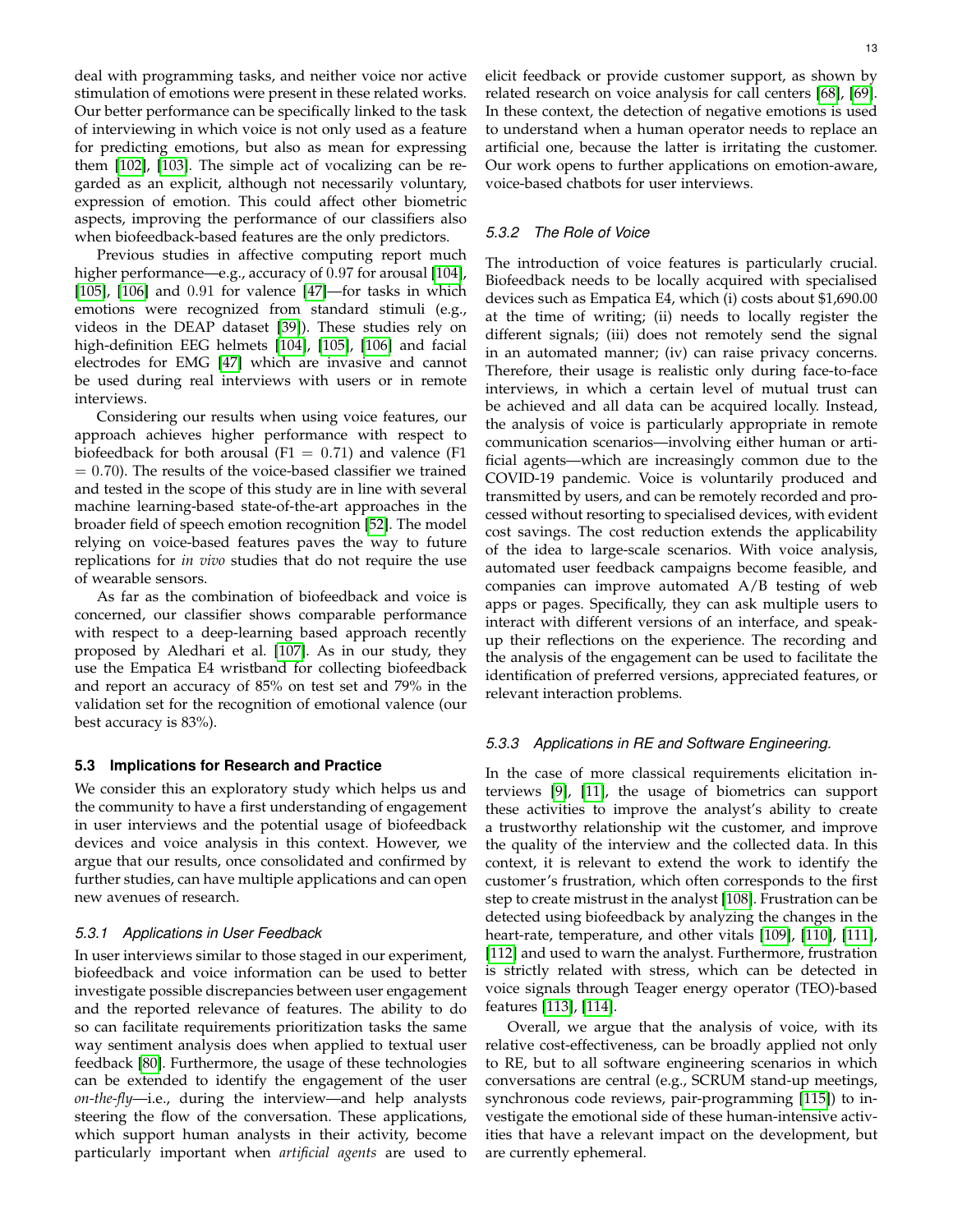# *5.3.4 Tacit Knowledge*

It is worth noting that the improved performance obtained with voice features, and the lower cost of the approach, do not rule-out biofeedback. We have shown that the best performance are actually obtained with a combination of both types of features. In addition, biofeedback captures involuntary body signals that the speaker cannot fully control, while voice tone can, to a certain extent, be manipulated to deceive [\[116\]](#page-17-8). Biofeedback can reveal a more faithful representation of emotions, and one can compare discrepancies between emotion prediction with biofeedback and with voice to identify situations in which what the voice "tells" is different from what the speaker "feels." This can happen in requirements elicitation interviews, which can involve controversial political aspects [\[117\]](#page-17-9), or domain experts who need to be interviewed to gather processrelated information but may be reluctant to share their knowledge [\[118\]](#page-17-10). Therefore, the results of this research can further be applied to tackle the issue of tacit knowledge in requirements engineering [\[118\]](#page-17-10), [\[119\]](#page-17-11), [\[120\]](#page-17-12).

# <span id="page-13-0"></span>**6 THREATS TO VALIDITY**

In this section, we report the main limitations of our study and how we address them. The order in which we report the threats follows Wohlin et al. [\[121\]](#page-17-13) suggestion regarding exploratory research.

*Internal validity*. Threats to internal validity deal with confounding factors that can influence the results of a study. We collected data in a laboratory setting. Factors existing in our settings, such as the presence of the experimenter, can influence the emotional status as the participants [\[122\]](#page-17-14). Establishing a trust-based rapport with the participants in a relaxed setting is crucial to mitigate these threats. Thus, we invited the participant to wear the wristband when entering in the room, before the actual interview started, in order to get acquainted with the device, settings, and the presence of the experimenter. Furthermore, self-assessment questionnaires were filled *immediately after* the interview. This choice was driven by the need to preserve a realistic interview context. However, with this design, the engagement is *recalled* by the subject and not reported in the moment in which it emerged. Therefore, discrepancies can occur between the feeling of engagement and its rationally-processed memory. Similarly, to maintain a realistic settings, we did not perform pre-interviews to assess the participants' mood (i.e., the presence of a long-lasting emotion) nor their personality traits. We acknowledge that an emotionally-charged event in the life of a participant, occurring before the interview, can impact the results.

In our design, we consider a *hold-out* setting for validation in line with previous studies [\[28\]](#page-15-2), [\[76\]](#page-16-11), [\[123\]](#page-17-15)—i.e., a subject could contribute with different vectors to training and test sets; however, in practice, this can happen only if the same subject is interviewed multiple times. This choice is driven by the limited number of subjects which does not allow to have effective predictions in a more realistic *leaveone-subject-out* (LOSO) setting. For example, [\[28\]](#page-15-2) perform an *in vivo* study involving 21 developers using the LOSO evaluation settings, showing an F1=0.46 for valence.

*Construct validity*. This threat refers to the reliability of the operationalization of the study constructs. Our study may suffer by threats to construct validity in capturing emotions using self-reports. To address this issue, we performed data quality assurance and excluded participants who did not show engagment with the task (e.g., who provided always the same score or scores with overall low standard deviation). We believe that the designed interview script is sufficiently representative of typical users' interviews in terms of triggered engagement. However, we did not pause the interview when addressing a new topic without giving the respondents the chance to relax and reduce their emotional agitation (e.g., by watching a relaxing video). Therefore, the order in which we presented the topics can have a impact on the result—i.e., for some topics presented later in the interview we may be observing an *emotional spillover* due to emotional charge introduced when discussing earlier topics. Concerning the self-assessment questionnaire, this was adapted from previous studies in software engineering [\[76\]](#page-16-11), and the users gained confidence with self-assessment in the initial emotion triggering activity.

We exclude neutral cases from our dataset. This choice is driven by the need to simplify the prediction problem. Considering the exploratory nature of the study, we decided to focus first on more polarised emotional states, which are assumed to be clearly distinguishable. Preliminary experiments including neutral cases showed an F1=0.45 for both valence and arousal using RF with biofeedback features, in a hold-out setting like the one adopted in the rest of the experiments of our paper.

*Conclusion validity*. The validity of our conclusions relies on the robustness of the machine learning models. To mitigate any threat arising from having a small dataset, we ran several algorithms addressing the same classification task. In all runs, we performed hyperparameters tuning as recommended by state-of-the-art research [\[124\]](#page-17-16). Following consolidated guidelines for machine learning, we split our data into train-test subsets. The training is performed using cross-validation and the final model performance is assessed on a hold-out test set. The entire process is repeated ten times for each algorithm, to account for random variations in the data. Moreover, our classifiers configuration included scaling and data balancing techniques.

*External validity*. The generalizability of our results is limited by the amount of subjects (and associated data points) who took part in the study. Although with some imbalance, our sample includes multiple ethnic groups and genders to account for physiological differentiation [\[87\]](#page-16-22). Further replications with a confirmatory design should engage more participants, and consider balance between ethnicity, culture, age, and gender to account for the differences in emotional reactions due to these aspects.

As for the topic of the interviews, we selected features from a commonly-used social media app for which no particular expertise is needed. We explicitly base our questionnaire on the Facebook social media platform due to its familiarity for both interviewers and interviewees. However, the questions are generic enough to cover functionalities of other platform in the same space. The interviews were performed in 2016 before the Facebook–Cambridge Analytica data scandal was reported by *The New York Times*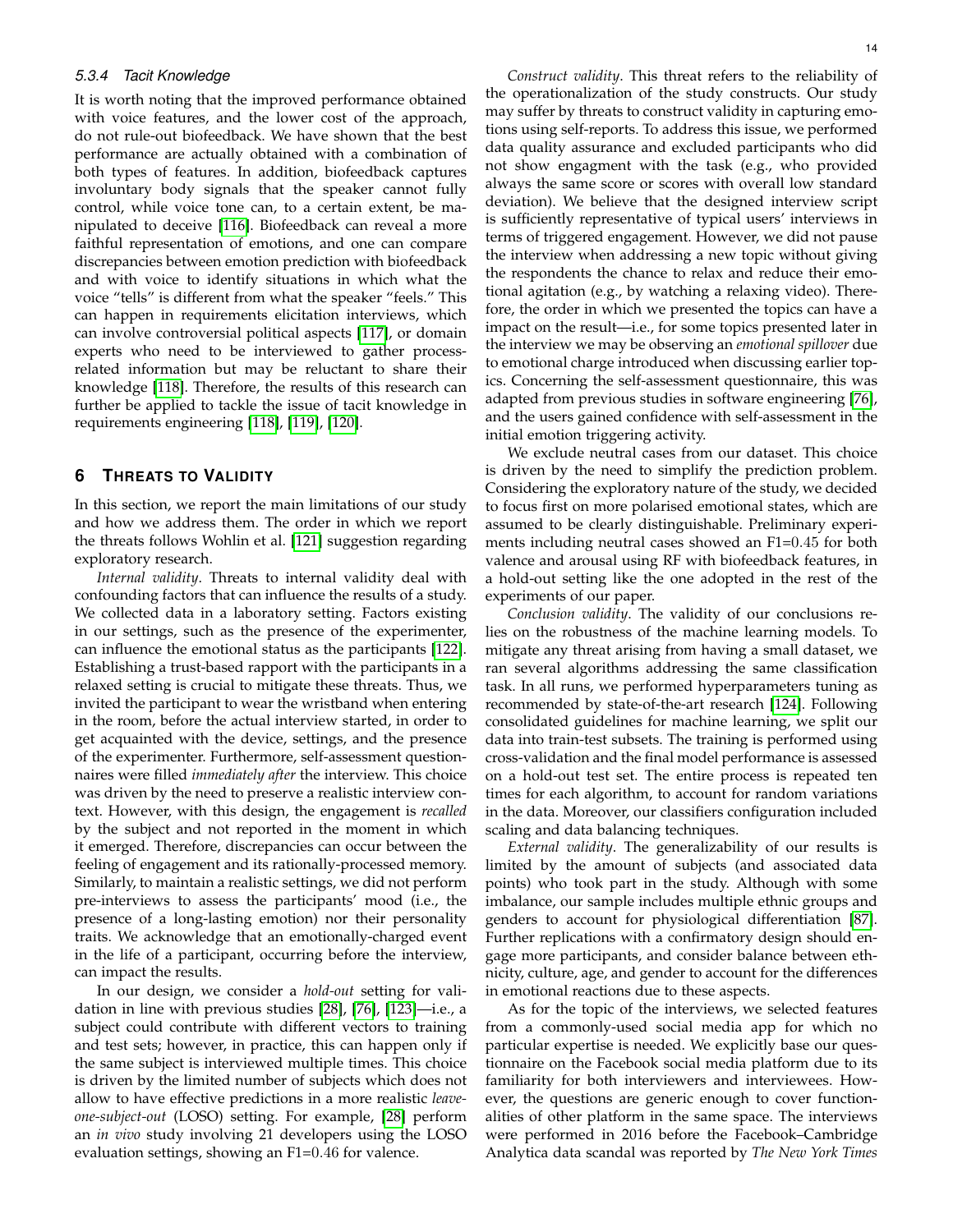in December 2016 [\[125\]](#page-17-17). Up to that point, the only report of profiles harvested in Facebook was published by the Guardian in December 2015 [\[126\]](#page-17-18), and Facebook was not considered a controversial platform.

# <span id="page-14-25"></span>**7 CONCLUSION AND FUTURE WORK**

This paper presents the first study about engagement prediction in user interviews. In particular, we show that it is possible to predict the positive or negative engagement of a user during an interview about a product. This can be achieved through the usage of *biofeedback* measurements acquired through a wristband, the analysis of voice through audio processing, and the application of supervised machine learning. In particular, we show that voice analysis alone can lead to sufficiently good results.

The study is exploratory in nature, and application of our results requires further investigation, and the acceptance of the non-intrusive, yet potentially undesired, biofeedback device. Nevertheless, we believe that the current work, with its promising results, establishes the basis for further research on engagement, and emotions in general, during the many human-intensive activities of system development. Among the future works, we plan to: (a) replicate the experiment with a larger and more representative sample of participants, utilizing a realistic validation setting—e.g., including neutral data; (b) complement our analysis with the usage of other emotion-revealing signals, such as facial expressions captured through cameras [\[40\]](#page-15-14) and electroencephalographic (EEG) activity data [\[26\]](#page-15-0), [\[35\]](#page-15-9); (c) tailor the study protocol for requirements elicitation interviews for novel products yet to be developed; (d) analyse emotions of interviewers and interviewee during the dialogue, to investigate if it is possible to identify the process of construction of trust; (e) investigate and compare the emotional footprint of different software developmentrelated tasks. This can be done for example by looking at the difference between physiological signals of the multiple actors of the development process across different phases, such as of development, elicitation, testing, *etc*; (f) apply voice analysis to SCRUM meetings, focus groups, and other software engineering activities in which speech plays a primary role.

## **REFERENCES**

- <span id="page-14-0"></span>[1] M. Bano and D. Zowghi, "A systematic review on the relationship between user involvement and system success," *Information and Software Technology*, vol. 58, pp. 148–169, 2015.
- <span id="page-14-1"></span>[2] Z. Bakalova and M. Daneva, "A comparative case study on clients participation in a'traditional'and in an agile software company," in *Proc. of the 12th Int. Conf. on product focused software development and process improvement*, 2011, pp. 74–80.
- <span id="page-14-2"></span>[3] G. K. Hanssen and T. E. Fægri, "Agile customer engagement: a longitudinal qualitative case study," in *Proc. of the 2006 ACM/IEEE Int. symposium on Empirical software engineering*, 2006, pp. 164–173.
- <span id="page-14-3"></span>[4] J. Heiskari and L. Lehtola, "Investigating the state of user involvement in practice," in *2009 16th Asia-Pacific Software Engineering Conf.* IEEE, 2009, pp. 433–440.
- <span id="page-14-4"></span>[5] P. K. Murukannaiah, N. Ajmeri, and M. P. Singh, "Acquiring creative requirements from the crowd: Understanding the influences of personality and creative potential in crowd re," in *2016 IEEE 24th Int. Requirements Engineering Conf. (RE)*. IEEE, 2016, pp. 176–185.
- <span id="page-14-5"></span>[6] E. C. Groen, N. Seyff, R. Ali, F. Dalpiaz, J. Doerr, E. Guzman, M. Hosseini, J. Marco, M. Oriol, A. Perini *et al.*, "The crowd in requirements engineering: The landscape and challenges," *IEEE software*, vol. 34, no. 2, pp. 44–52, 2017.
- <span id="page-14-6"></span>[7] W. Maalej, M. Nayebi, T. Johann, and G. Ruhe, "Toward datadriven requirements engineering," *IEEE Software*, vol. 33, no. 1, pp. 48–54, 2015.
- <span id="page-14-7"></span>[8] G. Williams and A. Mahmoud, "Mining twitter feeds for software user requirements," in *2017 IEEE 25th Int. Requirements Engineering Conf. (RE)*. IEEE, 2017, pp. 1–10.
- <span id="page-14-8"></span>[9] D. Zowghi and C. Coulin, "Requirements elicitation: A survey of techniques, approaches, and tools," in *Engineering and managing software requirements*. Springer, 2005, pp. 19–46.
- <span id="page-14-9"></span>[10] D. M. Fernández, S. Wagner, M. Kalinowski, M. Felderer, P. Mafra, A. Vetrò, T. Conte, M.-T. Christiansson, D. Greer, C. Lassenius *et al.*, "Naming the pain in requirements engineering," *Empirical software engineering*, vol. 22, no. 5, pp. 2298–2338, 2017.
- <span id="page-14-10"></span>[11] A. Davis, O. Dieste, A. Hickey, N. Juristo, and A. M. Moreno, "Effectiveness of requirements elicitation techniques: Empirical results derived from a systematic review," in *14th IEEE Int. Requirements Engineering Conf. (RE'06)*. IEEE, 2006, pp. 179–188.
- <span id="page-14-11"></span>[12] I. Hadar, P. Soffer, and K. Kenzi, "The role of domain knowledge in requirements elicitation via interviews: an exploratory study, *Requirements Engineering*, vol. 19, no. 2, pp. 143–159, 2014.
- <span id="page-14-12"></span>[13] C. Palomares, X. Franch, C. Quer, P. Chatzipetrou, L. López, and T. Gorschek, "The state-of-practice in requirements elicitation: an extended interview study at 12 companies," *Requirements Engineering*, vol. 26, no. 2, pp. 273–299, 2021.
- <span id="page-14-13"></span>[14] A. M. Aranda, O. Dieste, and N. Juristo, "Effect of domain knowledge on elicitation effectiveness: an internally replicated controlled experiment," *IEEE Transactions on Software Engineering*, vol. 42, no. 5, pp. 427–451, 2015.
- <span id="page-14-14"></span>[15] A. Ferrari, P. Spoletini, and S. Gnesi, "Ambiguity and tacit knowledge in requirements elicitation interviews," *Requirements Engineering*, vol. 21, no. 3, pp. 333–355, 2016.
- <span id="page-14-15"></span>[16] M. Bano, D. Zowghi, A. Ferrari, P. Spoletini, and B. Donati, "Teaching requirements elicitation interviews: an empirical study of learning from mistakes," *Requirements Engineering*, vol. 24, no. 3, pp. 259–289, 2019.
- <span id="page-14-16"></span>[17] E. Guzman and W. Maalej, "How do users like this feature? a fine grained sentiment analysis of app reviews," in *2014 IEEE 22nd Int. requirements engineering Conf. (RE)*. IEEE, 2014, pp. 153–162.
- <span id="page-14-17"></span>[18] Z. Kurtanovic and W. Maalej, "On user rationale in software ´ engineering," *Requir. Eng.*, vol. 23, no. 3, p. 357–379, Sep. 2018. [Online]. Available:<https://doi.org/10.1007/s00766-018-0293-2>
- <span id="page-14-18"></span>[19] S. A. Scherr, C. Kammler, and F. Elberzhager, "Detecting user emotions with the true-depth camera to support mobile app quality assurance," in *2019 45th Euromicro Conf. on Software Engineering and Advanced Applications (SEAA)*. IEEE, 2019, pp. 169–173.
- <span id="page-14-19"></span>[20] P. Mennig, S. A. Scherr, and F. Elberzhager, "Supporting rapid product changes through emotional tracking," in *2019 IEEE/ACM 4th Int. Workshop on Emotion Awareness in Software Engineering (SEmotion)*. IEEE, 2019, pp. 8–12.
- <span id="page-14-20"></span>[21] P. Spoletini, C. Brock, R. Shahwar, and A. Ferrari, "Empowering requirements elicitation interviews with vocal and biofeedback analysis," in *2016 IEEE 24th Int. Requirements Engineering Conf. (RE)*. IEEE, 2016, pp. 371–376.
- <span id="page-14-21"></span>[22] K. Taveter, L. Sterling, S. Pedell, R. Burrows, and E. M. Taveter, "A method for eliciting and representing emotional requirements: Two case studies in e-healthcare," in *2019 IEEE 27th Int. Requirements Engineering Conf. Workshops (REW)*. IEEE, 2019, pp. 100– 105.
- <span id="page-14-22"></span>[23] J. Russell, "Culture and the categorization of emotions," *Psychological Bulletin*, vol. 110 (3), pp. 426–450, 1991.
- <span id="page-14-23"></span>[24] D. Girardi, A. Ferrari, N. Novielli, P. Spoletini, D. Fucci, and T. Huichapa, "The way it makes you feel predicting users' engagement during interviews with biofeedback and supervised learning," in *28th IEEE International Requirements Engineering Conference, RE 2020, Zurich, Switzerland, August 31 - September 4, 2020*, T. D. Breaux, A. Zisman, S. Fricker, and M. Glinz, Eds. IEEE, 2020, pp. 32–43. [Online]. Available: <https://doi.org/10.1109/RE48521.2020.00016>
- <span id="page-14-24"></span>[25] T. W. Buchanan, K. Lutz, S. Mirzazade, K. Specht, N. J. Shah, K. Zilles, and L. Jäncke, "Recognition of emotional prosody and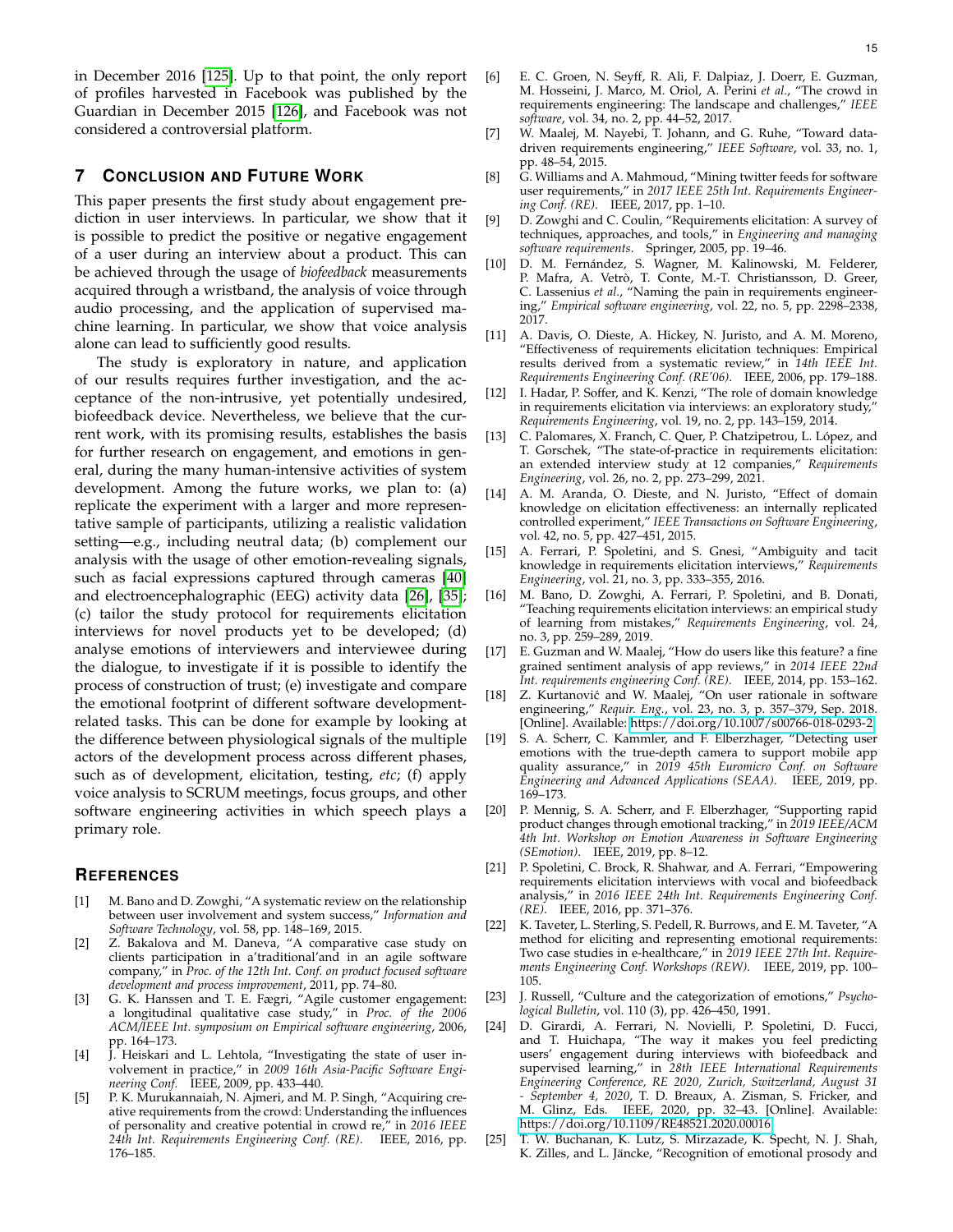verbal components of spoken language: an fmri study," *Cognitive Brain Research*, vol. 9, no. 3, pp. 227–238, 2000.

- <span id="page-15-0"></span>[26] D. Girardi, N. Novielli, D. Fucci, and F. Lanubile, "Recognizing Developers' Emotions while Programming," in *42nd Int. Conf. on Software Engineering (ICSE '20), May 23–29, 2020, Seoul, Republic of Korea*, 2020. [Online]. Available: [https:](https://doi.org/10.1145/3377811.3380374) [//doi.org/10.1145/3377811.3380374](https://doi.org/10.1145/3377811.3380374)
- <span id="page-15-1"></span>[27] T. Fritz, A. Begel, S. C. Müller, S. Yigit-Elliott, and M. Züger, "Using psycho-physiological measures to assess task difficulty in software development," in *36th Int. Conf. on Software Engineering, ICSE '14, Hyderabad, India - May 31 - 7 June, 2014*, 2014, pp. 402–413. [Online]. Available: <https://doi.org/10.1145/2568225.2568266>
- <span id="page-15-2"></span>[28] D. Girardi, F. Lanubile, N. Novielli, and A. Serebrenik, "Emotions and perceived productivity of software developers at the workplace," *IEEE Transactions on Software Engineering*, 2021.
- <span id="page-15-3"></span>[29] A. Ferrari, T. Huichapa, P. Spoletini, N. Novielli, D. Fucci, and D. Girardi, "Replication Package: Using Voice and Biofeedback to Predict User Engagement during Requirements Interviews," Sep. 2021. [Online]. Available: [https://doi.org/10.5281/zenodo.](https://doi.org/10.5281/zenodo.5389815) [5389815](https://doi.org/10.5281/zenodo.5389815)
- <span id="page-15-4"></span>[30] R. Cowie, N. Sussman, and A. Ben-Ze'ev, "Emotion: Concepts and definitions," in *Emotion-oriented systems*. Springer, 2011, pp. 9–30.
- <span id="page-15-5"></span>[31] A. Ortony, G. Clore, and A. Collins, *The Cognitive Structure of Emotion*, 01 1988, vol. 18.
- <span id="page-15-6"></span>[32] R. S. Lazarus, *Emotion and Adaptation*. Oxford University Press, 1991.
- <span id="page-15-7"></span>[33] C. Yu, P. M. Aoki, and A. Woodruff, "Detecting user engagement in everyday conversations," in *INTERSPEECH 2004 - ICSLP, 8th International Conference on Spoken Language Processing, Jeju Island, Korea, October 4-8, 2004*. ISCA, 2004. [Online]. Available: [http://](http://www.isca-speech.org/archive/interspeech_2004/i04_1329.html) [www.isca-speech.org/archive/interspeech](http://www.isca-speech.org/archive/interspeech_2004/i04_1329.html) 2004/i04 1329.html
- <span id="page-15-8"></span>[34] A. Barhenke, A. L. Miller, E. Brown, R. Seifer, and S. Dickstein, "Observed emotional and behavioral indicators of motivation predict school readiness in head start graduates," *Early Childhood Research Quarterly*, vol. 26, no. 4, pp. 430–441, 2011.
- <span id="page-15-9"></span>[35] S. C. Müller and T. Fritz, "Stuck and frustrated or in flow and happy: Sensing developers' emotions and progress," in *37th IEEE/ACM Int. Conf. on Software Engineering, ICSE 2015, Florence, Italy, May 16-24, 2015*, 2015, pp. 688–699.
- <span id="page-15-10"></span>[36] D. Graziotin, X. Wang, and P. Abrahamsson, "Do feelings matter? on the correlation of affects and the self-assessed productivity in software engineering," *Journal of Software: Evolution and Process*, vol. 27, no. 7, pp. 467–487, 2015. [Online]. Available: <https://doi.org/10.1002/smr.1673>
- <span id="page-15-11"></span>[37] F. Canento, A. Fred, H. Silva, H. Gamboa, and A. Lourenço, "Multimodal biosignal sensor data handling for emotion recognition," in *SENSORS*. IEEE, 2011, pp. 647–650.
- <span id="page-15-12"></span>[38] J. Kim and E. André, "Emotion recognition based on physiological changes in music listening," *IEEE Transactions on Pattern Analysis and Machine Intelligence*, vol. 30, no. 12, pp. 2067–2083, 2008. [Online]. Available: [https://doi.org/10.1109/](https://doi.org/10.1109/TPAMI.2008.26) [TPAMI.2008.26](https://doi.org/10.1109/TPAMI.2008.26)
- <span id="page-15-13"></span>[39] S. Koelstra, C. Mühl, M. Soleymani, J. Lee, A. Yazdani, T. Ebrahimi, T. Pun, A. Nijholt, and I. Patras, "DEAP: A database for emotion analysis using physiological signals," *IEEE Transaction on Affective Computing*, vol. 3, no. 1, pp. 18–31, 2012. [Online]. Available:<https://doi.org/10.1109/T-AFFC.2011.15>
- <span id="page-15-14"></span>[40] M. Soleymani, S. Asghari-Esfeden, Y. Fu, and M. Pantic, "Analysis of EEG signals and facial expressions for continuous emotion detection," *IEEE Transaction on Affective Computing*, vol. 7, no. 1, pp. 17–28, 2016. [Online]. Available: [https:](https://doi.org/10.1109/TAFFC.2015.2436926) [//doi.org/10.1109/TAFFC.2015.2436926](https://doi.org/10.1109/TAFFC.2015.2436926)
- <span id="page-15-15"></span>[41] D. Girardi, F. Lanubile, and N. Novielli, "Emotion detection using noninvasive low cost sensors," in *Seventh Int. Conf. on Affective Computing and Intelligent Interaction, ACII 2017, San Antonio, TX, USA, October 23-26, 2017*, 2017, pp. 125–130.
- <span id="page-15-16"></span>[42] A. E. Kramer, *Physiological Metrics of Mental Workload: A Review of Recent Progress*, D. T. I. Center, Ed., 06 1990.
- <span id="page-15-17"></span>[43] B. Reuderink, C. Mühl, and M. Poel, "Valence, arousal and dominance in the eeg during game play," *Int. Journal of Autonomous and Adaptive Communications Systems*, vol. 6, no. 1, pp. 45–62, 2013. [Online]. Available: [http://dx.doi.org/10.1504/](http://dx.doi.org/10.1504/IJAACS.2013.050691) [IJAACS.2013.050691](http://dx.doi.org/10.1504/IJAACS.2013.050691)
- <span id="page-15-18"></span>[44] M. Li and B.-L. Lu, "Emotion classification based on gamma-

band eeg," in *2009 Annual Int. Conf. of the IEEE Engineering in Medicine and Biology Society*, Sep. 2009, pp. 1223–1226.

- <span id="page-15-19"></span>[45] W. Burleson and R. W. Picard, "Affective agents: Sustaining motivation to learn through failure and state of "stuck"," in *Social and Emotional Intelligence in Learning Environments Workshop.*, 8 2004.
- <span id="page-15-20"></span>[46] A. Kapoor, W. Burleson, and R. W. Picard, "Automatic prediction of frustration," *Int. Journal Human-Computer Studies*, vol. 65, no. 8, pp. 724–736, Aug. 2007.
- <span id="page-15-21"></span>[47] P. A. Nogueira, R. A. Rodrigues, E. C. Oliveira, and L. E. Nacke, "A hybrid approach at emotional state detection: Merging theoretical models of emotion with data-driven statistical classifiers," in *2013 IEEE/WIC/ACM Int. Conf. on Intelligent Agent Technology, IAT 2013*. IEEE, 2013, pp. 253–260.
- <span id="page-15-22"></span>[48] J. Scheirer, R. Fernandez, J. Klein, and R. W. Picard, "Frustrating the user on purpose: a step toward building an affective computer," *Interacting with Computers*, vol. 14, pp. 93–118, 2002. [Online]. Available: [https://ieeexplore.ieee.org/](https://ieeexplore.ieee.org/document/8160759) [document/8160759](https://ieeexplore.ieee.org/document/8160759)
- <span id="page-15-23"></span>[49] P. J. Lang and M. Bradley, "The int. affective picture system (iaps) in the study of emotion and attention," in *Handbook of Emotion Elicitation and Attention*, J. A. Coan and J. J. B. Allen, Eds. Oxford University Press, 2007, ch. 2, pp. 29–46.
- <span id="page-15-24"></span>[50] A. Kushki, J. Fairley, S. Merja, G. King, and T. Chau, "Comparison of blood volume pulse and skin conductance responses to mental and affective stimuli at different anatomical sites," *Physiological measurement*, vol. 32, no. 10, p. 1529, 2011.
- <span id="page-15-25"></span>[51] S. Greene, H. Thapliyal, and A. Caban-Holt, "A survey of affective computing for stress detection: Evaluating technologies in stress detection for better health," *IEEE Consumer Electronics Magazine*, vol. 5, no. 4, pp. 44–56, 2016.
- <span id="page-15-26"></span>M. B. Akçay and K. Oğuz, "Speech emotion recognition: Emotional models, databases, features, preprocessing methods, supporting modalities, and classifiers," *Speech Communication*, vol. 116, pp. 56–76, 2020.
- <span id="page-15-27"></span>[53] B. W. Schuller, "Speech emotion recognition: Two decades in a nutshell, benchmarks, and ongoing trends," *Communications of the ACM*, vol. 61, no. 5, pp. 90–99, 2018.
- <span id="page-15-28"></span>[54] K. Sailunaz, M. Dhaliwal, J. Rokne, and R. Alhajj, "Emotion detection from text and speech: a survey," *Social Network Analysis and Mining*, vol. 8, no. 1, p. 28, 2018.
- <span id="page-15-29"></span>[55] D. Issa, M. F. Demirci, and A. Yazici, "Speech emotion recognition with deep convolutional neural networks," *Biomedical Signal Processing and Control*, vol. 59, p. 101894, 2020.
- <span id="page-15-30"></span>[56] H. Beigi, "Speaker recognition," in *Fundamentals of Speaker Recognition*. Springer, 2011, pp. 543–559.
- <span id="page-15-31"></span>[57] C. M. Lee and S. S. Narayanan, "Toward detecting emotions in spoken dialogs," *IEEE transactions on speech and audio processing*, vol. 13, no. 2, pp. 293–303, 2005.
- <span id="page-15-32"></span>[58] D. Ververidis and C. Kotropoulos, "Emotional speech recognition: Resources, features, and methods," *Speech communication*, vol. 48, no. 9, pp. 1162–1181, 2006.
- <span id="page-15-33"></span>[59] L. Chen, X. Mao, Y. Xue, and L. L. Cheng, "Speech emotion recognition: Features and classification models," *Digital signal processing*, vol. 22, no. 6, pp. 1154–1160, 2012.
- <span id="page-15-34"></span>[60] B. Schuller, G. Rigoll, and M. Lang, "Speech emotion recognition combining acoustic features and linguistic information in a hybrid support vector machine-belief network architecture," in *2004 IEEE International Conference on Acoustics, Speech, and Signal Processing*, vol. 1. IEEE, 2004, pp. I–577.
- <span id="page-15-35"></span>Z. Zhao, Z. Bao, Y. Zhao, Z. Zhang, N. Cummins, Z. Ren, and B. Schuller, "Exploring deep spectrum representations via attention-based recurrent and convolutional neural networks for speech emotion recognition," *IEEE Access*, vol. 7, pp. 97 515– 97 525, 2019.
- <span id="page-15-36"></span>[62] G. Trigeorgis, F. Ringeval, R. Brueckner, E. Marchi, M. A. Nicolaou, B. Schuller, and S. Zafeiriou, "Adieu features? end-to-end speech emotion recognition using a deep convolutional recurrent network," in *2016 IEEE international conference on acoustics, speech and signal processing (ICASSP)*. IEEE, 2016, pp. 5200–5204.
- <span id="page-15-37"></span>[63] S. Ottl, S. Amiriparian, M. Gerczuk, V. Karas, and B. Schuller, "Group-level speech emotion recognition utilising deep spectrum features," in *Proceedings of the 2020 International Conference on Multimodal Interaction*, 2020, pp. 821–826.
- <span id="page-15-38"></span>[64] L. Chao, J. Tao, M. Yang, Y. Li, and Z. Wen, "Long short term memory recurrent neural network based multimodal dimen-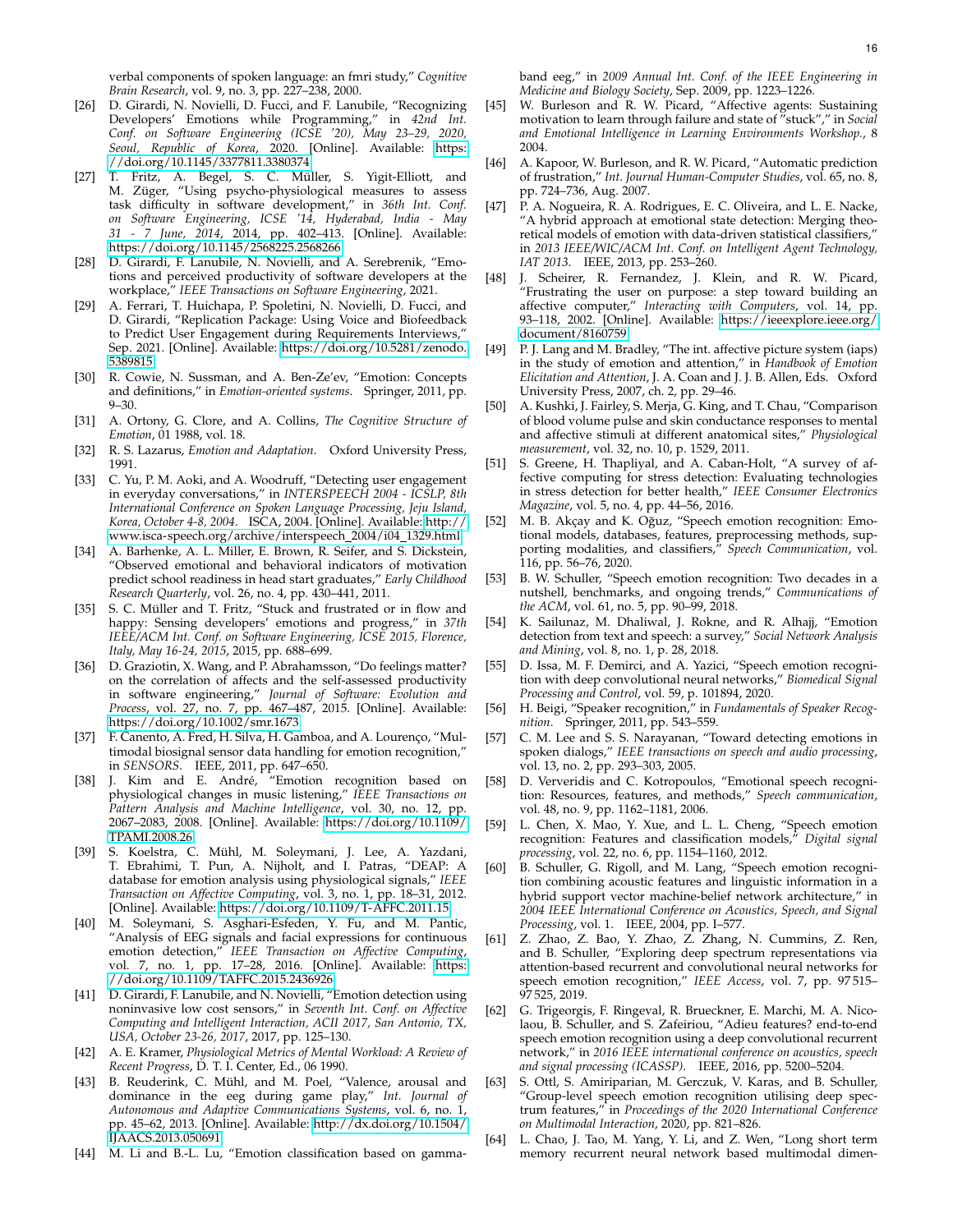- <span id="page-16-0"></span>[65] M. Ren, W. Nie, A. Liu, and Y. Su, "Multi-modal correlated network for emotion recognition in speech," *Visual Informatics*, vol. 3, no. 3, pp. 150–155, 2019.
- <span id="page-16-1"></span>[66] S. Ramakrishnan and I. M. El Emary, "Speech emotion recognition approaches in human computer interaction," *Telecommunication Systems*, vol. 52, no. 3, pp. 1467–1478, 2013.
- <span id="page-16-2"></span>[67] A. Nanda, P. K. Sa, S. K. Choudhury, S. Bakshi, and B. Majhi, "A neuromorphic person re-identification framework for video surveillance," *IEEE Access*, vol. 5, pp. 6471–6482, 2017.
- <span id="page-16-3"></span>[68] W. Han, T. Jiang, Y. Li, B. Schuller, and H. Ruan, "Ordinal learning for emotion recognition in customer service calls," in *ICASS 2020-2020 IEEE International Conference on Acoustics, Speech and Signal Processing (ICASSP)*. IEEE, 2020, pp. 6494–6498.
- <span id="page-16-4"></span>[69] B. Li, D. Dimitriadis, and A. Stolcke, "Acoustic and lexical sentiment analysis for customer service calls," in *ICASSP 2019- 2019 IEEE International Conference on Acoustics, Speech and Signal Processing (ICASSP)*. IEEE, 2019, pp. 5876–5880.
- <span id="page-16-5"></span>[70] D. Morrison, R. Wang, and L. C. De Silva, "Ensemble methods for spoken emotion recognition in call-centres," *Speech communication*, vol. 49, no. 2, pp. 98–112, 2007.
- <span id="page-16-6"></span>[71] A. Batliner, K. Fischer, R. Huber, J. Spilker, and E. Nöth, "How to find trouble in communication," *Speech communication*, vol. 40, no. 1-2, pp. 117–143, 2003.
- <span id="page-16-7"></span>[72] V. Petrushin, "Emotion in speech: Recognition and application to call centers," in *Proceedings of artificial neural networks in engineering*, vol. 710, 1999, p. 22.
- <span id="page-16-8"></span>[73] C. Parnin, "Subvocalization - toward hearing the inner thoughts of developers," 07 2011, pp. 197 – 200.
- <span id="page-16-9"></span>[74] D. Fucci, D. Girardi, N. Novielli, L. Quaranta, and F. Lanubile, "A replication study on code comprehension and expertise using lightweight biometric sensors," in *Proc. of the 27th Int. Conf. on Program Comprehension, ICPC 2019, Montreal, QC, Canada, May 25-31, 2019*, 2019, pp. 311–322. [Online]. Available: <https://dl.acm.org/citation.cfm?id=3339126>
- <span id="page-16-10"></span>[75] M. Züger, S. C. Müller, A. N. Meyer, and T. Fritz, "Sensing interruptibility in the office: A field study on the use of biometric and computer interaction sensors," in *Proc. of the 2018 CHI Conf. on Human Factors in Computing Systems, (CHI 2018)*, 2018, p. 591. [Online]. Available:<https://doi.org/10.1145/3173574.3174165>
- <span id="page-16-11"></span>[76] S. C. Müller and T. Fritz, "Using (bio)metrics to predict code quality online," in *Proc. of the 38th Int. Conf. on Software Engineering, ICSE 2016, Austin, TX, USA, May 14-22, 2016*, 2016, pp. 452–463. [Online]. Available: [https:](https://doi.org/10.1145/2884781.2884803) [//doi.org/10.1145/2884781.2884803](https://doi.org/10.1145/2884781.2884803)
- <span id="page-16-12"></span>[77] S. A. Scherr, P. Mennig, C. Kammler, and F. Elberzhager, "On the road to enriching the app improvement process with emotions," in *2019 IEEE 27th Int. Requirements Engineering Conf. Workshops (REW)*. IEEE, 2019, pp. 84–91.
- <span id="page-16-13"></span>[78] J. O. Johanssen, J. P. Bernius, and B. Bruegge, "Toward usability problem identification based on user emotions derived from facial expressions," in *2019 IEEE/ACM 4th Int. Workshop on Emotion Awareness in Software Engineering (SEmotion)*. IEEE, 2019, pp. 1–7.
- <span id="page-16-14"></span>[79] M. Stade, S. A. Scherr, P. Mennig, F. Elberzhager, and N. Seyff, "Don't worry, be happy–exploring users' emotions during app usage for requirements engineering," in *2019 IEEE 27th Int. Requirements Engineering Conf. (RE)*. IEEE, 2019, pp. 375–380.
- <span id="page-16-15"></span>[80] A. Sutcliffe, "Emotional requirements engineering," in *2011 IEEE 19th Int. Requirements Engineering Conf.* IEEE, 2011, pp. 321–322.
- <span id="page-16-16"></span>[81] E. Guzman, R. Alkadhi, and N. Seyff, "An exploratory study of twitter messages about software applications," *Requirements Engineering*, vol. 22, no. 3, pp. 387–412, 2017.
- <span id="page-16-17"></span>[82] D. Martens and W. Maalej, "Release early, release often, and watch your users' emotions: Lessons from emotional patterns," *IEEE Software*, vol. 36, no. 5, pp. 32–37, 2019.
- <span id="page-16-18"></span>[83] C. Werner, Z. S. Li, and D. Damian, "Can a machine learn through customer sentiment?: A cost-aware approach to predict support ticket escalations," *IEEE Software*, vol. 36, no. 5, pp. 38–45, 2019.
- <span id="page-16-19"></span>[84] R. Colomo-Palacios, C. Casado-Lumbreras, P. Soto-Acosta, and Á. García-Crespo, "Using the affect grid to measure emotions in software requirements engineering," *The International Journal of Universal Computer Science*, 2011.
- <span id="page-16-20"></span>[85] T. Miller, S. Pedell, A. A. Lopez-Lorca, A. Mendoza, L. Sterling, and A. Keirnan, "Emotion-led modelling for people-oriented requirements engineering: the case study of emergency systems," *Journal of Systems and Software*, vol. 105, pp. 54–71, 2015.
- <span id="page-16-21"></span>[86] P. Kamthan and N. Shahmir, "Effective user stories are affective," in *Int. Conf. on Ubiquitous Computing and Ambient Intelligence*. Springer, 2017, pp. 605–611.
- <span id="page-16-22"></span>[87] B. Bent, B. A. Goldstein, W. A. Kibbe, and J. P. Dunn, "Investigating sources of inaccuracy in wearable optical heart rate sensors," *NPJ digital medicine*, vol. 3, no. 1, pp. 1–9, 2020.
- <span id="page-16-23"></span>[88] H. Critchley and Y. Nagai, *Electrodermal Activity (EDA)*. New York, NY: Springer New York, 2013, pp. 666–669.
- <span id="page-16-24"></span>[89] J. Allen, "Photoplethysmography and its application in clinical physiological measurement," *Physiological measurement*, vol. 28, no. 3, 2007.
- <span id="page-16-25"></span>[90] J. E. Sinex, "Pulse oximetry: principles and limitations," *The American journal of emergency medicine*, vol. 17, no. 1, pp. 59–66, 1999.
- <span id="page-16-26"></span>[91] B. Schuller and A. Batliner, *Computational Paralinguistics: Emotion, Affect and Personality in Speech and Language Processing*. Chichester: John Wiley & Sons., 2013.
- <span id="page-16-27"></span>[92] E. S. Dan-Glauser and K. R. Scherer, "The geneva affective picture database (gaped): a new 730-picture database focusing on valence and normative significance," *Behavior research methods*, vol. 43, no. 2, p. 468, 2011.
- <span id="page-16-28"></span>[93] J. J. Braithwaite, D. G. Watson, R. Jones, and M. Rowe, "A Guide for Analysing Electrodermal Activity (EDA) & Skin Conductance Responses (SCRs) for Psychological Experiments," University of Birmingham, UK, University of Birmingham, UK, Tech. Rep., 2015.
- <span id="page-16-29"></span>[94] A. Greco, G. Valenza, A. Lanata, E. P. Scilingo, and L. Citi, "cvxEDA: A Convex Optimization Approach to Electrodermal Activity Processing," *IEEE Transactions on Biomedical Engineering*, vol. 63, no. 4, pp. 797–804, April 2016.
- <span id="page-16-30"></span>[95] B. McFee, C. Raffel, D. Liang, D. P. Ellis, M. McVicar, E. Battenberg, and O. Nieto, "librosa: Audio and music signal analysis in python." Citeseer, 2015.
- <span id="page-16-31"></span>[96] C. Tantithamthavorn, S. McIntosh, A. E. Hassan, and K. Matsumoto, "Automated parameter optimization of classification techniques for defect prediction models," in *Proc. of the 38th Int. Conf. on Software Engineering, ICSE 2016, Austin, TX, USA, May 14-22, 2016*, 2016, pp. 321–332.
- <span id="page-16-32"></span>[97] -, "The impact of automated parameter optimization on defect prediction models," *IEEE Transactions on Software Engineering*, vol. 45, no. 7, pp. 683–711, July 2019.
- <span id="page-16-33"></span>[98] S. Raschka, "Model evaluation, model selection, and algorithm selection in machine learning," *CoRR*, vol. abs/1811.12808, 2018. [Online]. Available:<http://arxiv.org/abs/1811.12808>
- <span id="page-16-34"></span>[99] N. V. Chawla, K. W. Bowyer, L. O. Hall, and W. P. Kegelmeyer, "SMOTE: synthetic minority over-sampling technique," *Journal of artificial intelligence research*, vol. 16, pp. 321–357, 2002.
- <span id="page-16-35"></span>[100] F. Sebastiani, "Machine learning in automated text categorization," *ACM Computing Surveys*, vol. 34, pp. 1–47, 04 2001.
- <span id="page-16-36"></span>[101] M. Trice, L. Potts, and R. Small, "Values versus rules in social media communities: How platforms generate amorality on reddit and facebook," in *Digital Ethics*. Routledge, 2019, pp. 33–50.
- <span id="page-16-37"></span>[102] P. Laukka, *Vocal Communication of Emotion*. Cham: Springer International Publishing, 2017, pp. 1–6. [Online]. Available: [https://doi.org/10.1007/978-3-319-28099-8](https://doi.org/10.1007/978-3-319-28099-8_562-1) 562-1
- <span id="page-16-38"></span>[103] K. R. Scherer, "Vocal communication of emotion: A review of research paradigms," *Speech Communication*, vol. 40, no. 1, pp. 227–256, 2003. [Online]. Available: [https://www.sciencedirect.](https://www.sciencedirect.com/science/article/pii/S0167639302000845) [com/science/article/pii/S0167639302000845](https://www.sciencedirect.com/science/article/pii/S0167639302000845)
- <span id="page-16-39"></span>[104] M. Soleymani, M. Pantic, and T. Pun, "Multimodal emotion recognition in response to videos (extended abstract)," in *2015 Int. Conf. on Affective Computing and Intelligent Interaction, ACII 2015, Xi'an, China, September 21-24, 2015*, Sep. 2015, pp. 491–497.
- <span id="page-16-40"></span>[105] M. Chen, J. Han, L. Guo, J. Wang, and I. Patras, "Identifying valence and arousal levels via connectivity between eeg channels," in *Proc. of the 2015 Int. Conf. on Affective Computing and Intelligent Interaction (ACII)*, ser. ACII '15. USA: IEEE Computer Society, 2015, pp. 63–69.
- <span id="page-16-41"></span>[106] H. F. García, M. A. Álvarez, and Á. Á. Orozco, "Gaussian process dynamical models for multimodal affect recognition," in *38th Annual Int. Conf. of the IEEE Engineering in Medicine and Biology Society, EMBC 2016*, Aug 2016, pp. 850–853.
- <span id="page-16-42"></span>[107] M. Aledhari, R. Razzak, R. M. Parizi, and G. Srivastava, "Deep neural networks for detecting real emotions using biofeedback and voice," in *Pattern Recognition. ICPR International Workshops and Challenges - Virtual Event, January 10-15, 2021, Proceedings, Part IV*, ser. Lecture Notes in Computer Science,